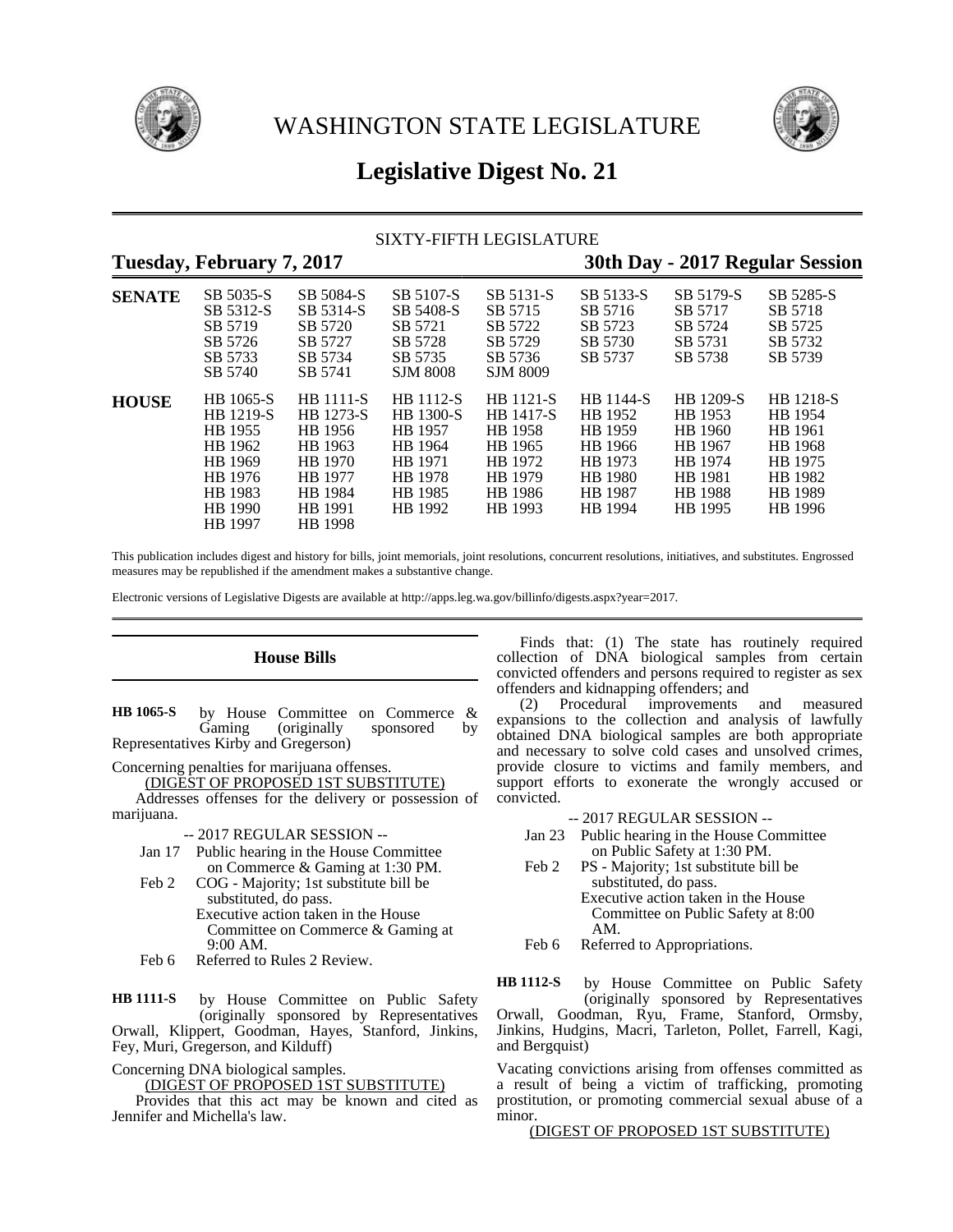Addresses the vacating of prostitution offenses when the person committed the offense as a result of being a victim of trafficking, promoting prostitution in the first degree, promoting commercial sexual abuse of a minor, or trafficking in persons under the trafficking victims protection act.

-- 2017 REGULAR SESSION --

- Jan 16 Public hearing in the House Committee on Public Safety at 1:30 PM.
- Feb 2 PS Majority; 1st substitute bill be substituted, do pass. Executive action taken in the House Committee on Public Safety at 8:00 AM.
- Feb 3 Referred to Rules 2 Review.

by House Committee on Environment (originally sponsored by Representatives Muri, Fitzgibbon, Short, Peterson, Fey, Smith, Kagi, Barkis, McBride, Farrell, Wilcox, Jinkins, Haler, Stanford, Gregerson, Kilduff, Tarleton, Tharinger, and Pollet; by request of Puget Sound Partnership) **HB 1121-S**

Concerning the frequency of Puget Sound action agenda implementation strategy and science work plan updates. (DIGEST OF PROPOSED 1ST SUBSTITUTE)

Changes the frequency of Puget Sound action agenda implementation strategy and science work plan updates.

-- 2017 REGULAR SESSION --

- Jan 19 Public hearing in the House Committee on Environment at 9:00 AM.
- Feb 2 ENVI Majority; 1st substitute bill be substituted, do pass. Executive action taken in the House Committee on Environment at 8:00 AM.
- Feb 6 Referred to Rules 2 Review.

by House Committee on Environment (originally sponsored by Representatives Fitzgibbon, Ryu, Peterson, Stanford, Jinkins, Goodman, **HB 1144-S**

Ormsby, Fey, Pollet, Tarleton, Doglio, Farrell, and Macri)

Amending state greenhouse gas emission limits for consistency with the most recent assessment of climate change science.

(DIGEST OF PROPOSED 1ST SUBSTITUTE)

Addresses the most recent assessment of climate change science and changes certain requirements of the state with regard to emissions of greenhouse gases.

Requires the department of ecology to:  $(1)$  Report, by individual institution, the total emissions of greenhouse gases from state universities, regional universities, and the state college;

(2) Identify the annual costs incurred by each institution to meet the greenhouse gas emissions reduction goals; and

(3) In coordination with the department of natural resources, calculate and include in its reporting the total emissions of greenhouse gases from wildfires in the state.

-- 2017 REGULAR SESSION --

Jan 23 Public hearing in the House Committee on Environment at 1:30 PM.

Feb 2 ENVI - Majority; 1st substitute bill be substituted, do pass. Minority; do not pass. Executive action taken in the House Committee on Environment at 8:00 AM.

Feb 6 Referred to Appropriations.

by House Committee on Business & Financial Services (originally sponsored by Representatives Bergquist, Vick, Kirby, J. Walsh, and Blake) **HB 1209-S**

# Addressing municipal access to local financial services. (DIGEST OF PROPOSED 1ST SUBSTITUTE)

Revises public depositary provisions with regard to: (1) Investigation of a financial institution that is applying to become a public depositary; and

(2) Revising the definition of "financial institution" to include federal or state chartered credit unions.

-- 2017 REGULAR SESSION --

- Jan 24 Public hearing in the House Committee on Business & Financial Services at 8:00 AM.
- Feb 1 BFS Majority; 1st substitute bill be substituted, do pass. Minority; without recommendation. Executive action taken in the House Committee on Business & Financial Services at 1:30 PM.
- Feb 3 Referred to Rules 2 Review.
- by House Committee on Transportation (originally sponsored by Representatives **HB 1218-S**
- Fey, McCaslin, and Goodman)

Modifying when towing fees terminate. (DIGEST OF PROPOSED 1ST SUBSTITUTE)

Modifies towing and impoundment provisions with regard to the timeline for the termination of towing fees.

-- 2017 REGULAR SESSION --

- Jan 23 Public hearing in the House Committee on Transportation at 3:30 PM.
- Feb 1 TR Majority; 1st substitute bill be substituted, do pass. Executive action taken in the House Committee on Transportation at 3:30
- Feb 3 Referred to Rules 2 Review.

PM.

by House Committee on Transportation (originally sponsored by Representatives Orcutt, Fey, and Goodman) **HB 1219-S**

Concerning deficiency claims after auction of a private property vehicle impound.

(DIGEST OF PROPOSED 1ST SUBSTITUTE)

Increases the dollar threshold on registered tow truck operators' deficiency claims.

-- 2017 REGULAR SESSION --

- Jan 23 Public hearing in the House Committee on Transportation at 3:30 PM.
- Feb 1 TR Majority; 1st substitute bill be substituted, do pass.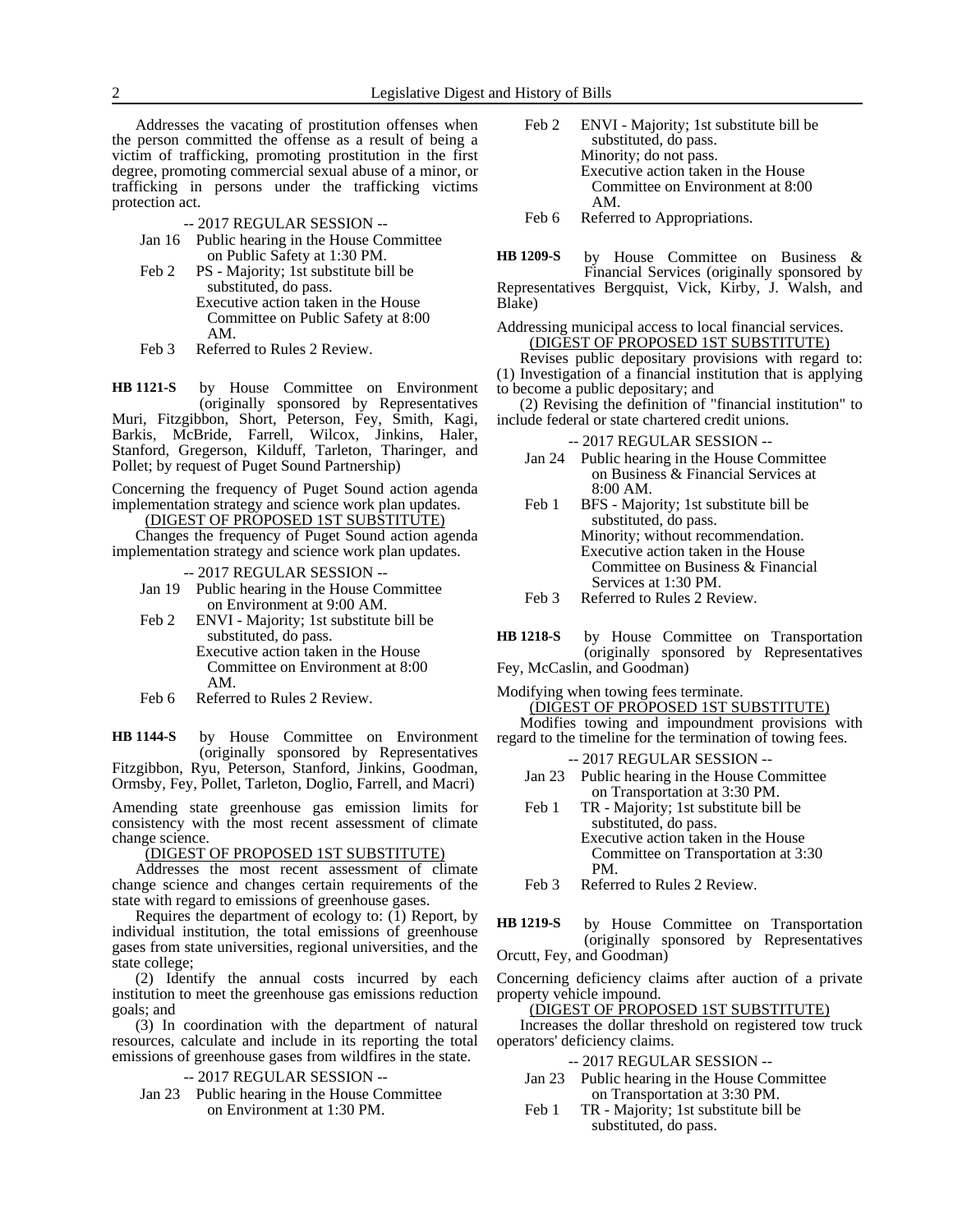Executive action taken in the House Committee on Transportation at 3:30 PM.

Feb 6 Referred to Rules 2 Review.

by House Committee on Transportation (originally sponsored by Representatives Ryu, Farrell, Fey, and Ortiz-Self; by request of Department of Licensing) **HB 1273-S**

Concerning the alignment of state statutes with federal standards for the issuance of nondomiciled commercial drivers' licenses and nondomiciled commercial learners' permits.

## (DIGEST OF PROPOSED 1ST SUBSTITUTE)

Revises the uniform commercial driver's license act.

Exempts the following from providing a social security number when applying for a commercial driver's license or a commercial learner's permit: An applicant for a nondomiciled commercial driver's license or commercial learner's permit who is domiciled in a foreign country and who has not been issued a social security number.

Authorizes the department of licensing to issue a nondomiciled commercial driver's license or commercial learner's permit to a person who is domiciled in: (1) A foreign country as provided in 49 C.F.R. Sec. 383.23(b) (1); or

(2) Another state as provided in 49 C.F.R. Sec. 383.23(b)(2).

-- 2017 REGULAR SESSION --

- Jan 19 Public hearing in the House Committee on Transportation at 3:30 PM.
- Feb 1 TR Majority; 1st substitute bill be substituted, do pass. Minority; do not pass. Executive action taken in the House Committee on Transportation at 3:30 PM.
- Feb 6 Referred to Rules 2 Review.

by House Committee on Labor & Workplace Standards (originally sponsored **HB 1300-S**

by Representatives Riccelli, Gregerson, Peterson, Tharinger, Macri, Ryu, Fitzgibbon, Jinkins, Goodman, Stanford, Ormsby, Santos, Bergquist, and Farrell)

Simplifying and enforcing employee status under employment laws to ensure fairness to employers and employees and address the underground economy.

(DIGEST OF PROPOSED 1ST SUBSTITUTE)

Establishes the employee fair classification act to simplify and enforce employee status under employment laws to ensure fairness to employers and employees and address the underground economy.

-- 2017 REGULAR SESSION --

- Jan 23 Public hearing in the House Committee on Labor & Workplace Standards at 1:30 PM.
- Jan 31 Executive session scheduled, but no action was taken in the House Committee on Labor & Workplace Standards at 1:30 PM.
- Feb 2 LAWS Majority; 1st substitute bill be substituted, do pass. Minority; do not pass.

Executive action taken in the House Committee on Labor & Workplace Standards at 8:00 AM.

Feb 6 Referred to Appropriations.

by House Committee on State Govt, Elections & IT (originally sponsored by Representatives Hudgins and Smith) **HB 1417-S**

Concerning the harmonization of the open public meetings act with the public records act in relation to information technology security matters.

# (DIGEST OF PROPOSED 1ST SUBSTITUTE)

Allows a governing body to hold an executive session during a regular or special meeting to consider, if in compliance with any required data security breach disclosure under RCW 19.255.010 and 42.56.590, and with legal counsel available, information regarding: (1) Infrastructure and security of computer and telecommunications networks;

(2) Security and service recovery plans; and

(3) Security risk assessments and security test results.

-- 2017 REGULAR SESSION --

- Jan 31 Public hearing in the House Committee on State Government and Elections & Information Technology at 9:00 AM.
- Feb 1 SEIT Majority; 1st substitute bill be substituted, do pass. Executive action taken in the House Committee on State Government and Elections & Information Technology at  $1:30 \text{ PM}$
- Feb 3 Referred to Rules 2 Review.

### by Representatives Blake, J. Walsh, Pellicciotti, Chapman, Stambaugh, and Ormsby **HB 1952**

Concerning enforcement of the electrical laws.

Requires the officials of incorporated cities and towns, where electrical inspections are required by local ordinance, to enforce the provisions of RCW 19.28.041, 19.28.161, 19.28.271(1), and 19.28.420(1) (certain electrician licenses, permits, training certificates, and certificates of competency; violations and penalties for hiring an unauthorized person to do electrical work; and telecommunications contractor licenses) and applicable licensing and certification rules within their respective jurisdictions.

-- 2017 REGULAR SESSION --

- Feb 6 First reading, referred to Labor & Workplace Standards (Not Officially read and referred until adoption of Introduction report).
- by Representatives Dolan, Gregerson, Sells, Doglio, Ormsby, and Kilduff; by request of Department of Labor & Industries **HB 1953**

Addressing maximum penalties under the Washington industrial safety and health act.

Addresses the maximum civil penalty under the state industrial safety and health act.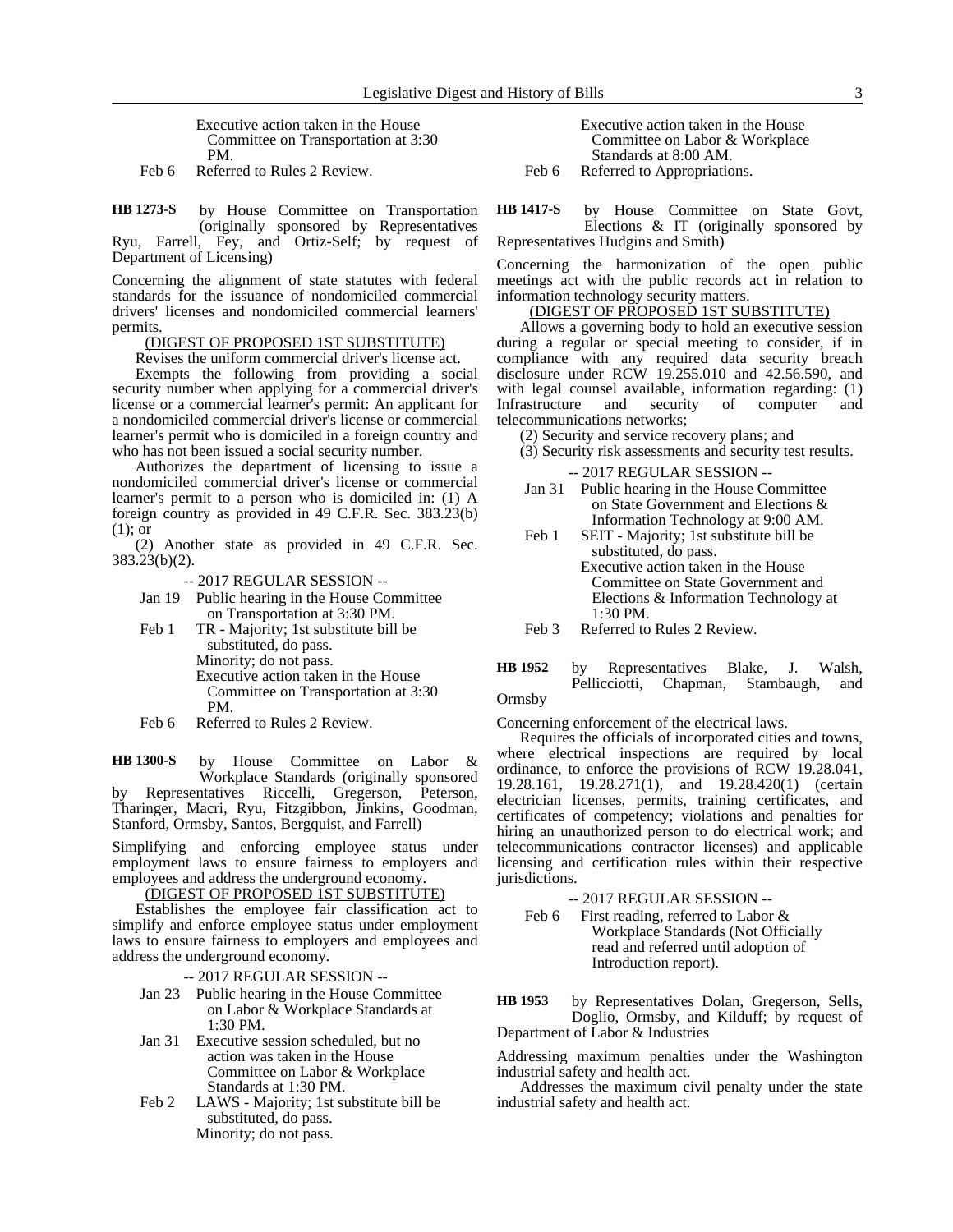-- 2017 REGULAR SESSION --

Feb 6 First reading, referred to Labor & Workplace Standards (Not Officially read and referred until adoption of Introduction report).

by Representatives Morris, Harmsworth, DeBolt, Tarleton, Santos, Smith, and Slatter **HB 1954**

Relating to utility relocation costs.

Requires the costs of the removal or relocation of utility facilities that must be removed or relocated as a result of the construction, alteration, repair, or improvement of a rail fixed guideway system, to be included in the costs of the system and paid by the regional transit authority.

-- 2017 REGULAR SESSION --

- Feb 6 First reading, referred to Technology & Economic Development (Not Officially read and referred until adoption of Introduction report).
- Feb 8 Scheduled for public hearing in the House Committee on Technology & Economic Development at 8:00 AM. (Subject to change)
- by Representatives Bergquist, Pollet, Ortiz-Self, McBride, Stanford, and Tarleton **HB 1955**

Increasing the dependability of the guaranteed education tuition program.<br>Establishes

the guaranteed education tuition dependability act.

Requires the governing body, for the 2017-2018 academic year, to set the payout value for tuition units redeemed during that academic year to one hundred twenty dollars per tuition unit.

Requires the payout value of a tuition unit, when the funded status of the program is equal to or greater than one hundred ten percent, to increase by three percent annually beginning with the 2018-2019 academic year.

Requires the payout value of a tuition unit, when the funded status of the program is below one hundred ten percent, to increase by one percent annually.

-- 2017 REGULAR SESSION --

Feb 6 First reading, referred to Higher Education (Not Officially read and referred until adoption of Introduction report).

by Representatives Stanford, Kloba, Fitzgibbon, Ortiz-Self, Peterson, McBride, Ormsby, Farrell, Slatter, Santos, Doglio, Pollet, Pettigrew, Jinkins, and Tarleton **HB 1956**

Limiting disclosure of information about the religious affiliation of individuals.

Prohibits an agency from providing or disclosing to federal authorities personal information regarding the religious affiliation of an individual that is requested for the purpose of compiling a database of individuals based solely on religious affiliation.

-- 2017 REGULAR SESSION --

Feb 6 First reading, referred to Judiciary (Not Officially read and referred until adoption of Introduction report).

by Representatives Dent, Appleton, Johnson, Kagi, Jenkin, Manweller, Senn, Chandler, Griffey, and Klippert **HB 1957**

Establishing community appeals boards that review licensing decisions of the department of early learning.

Requires the early learning advisory council to establish community appeals boards to resolve adverse licensing and application decisions made by the department of early learning.

Requires at least one community appeals board for each regional department licensing office in the state.

-- 2017 REGULAR SESSION --

Feb 6 First reading, referred to Early Learning & Human Services (Not Officially read and referred until adoption of Introduction report).

by Representatives Harmsworth, Young, Rodne, and Stanford **HB 1958**

Prohibiting the imposition of regional transit authority property taxes on less than a whole parcel.

Prohibits regional transit authority property taxes from being imposed on less than a whole parcel.

- -- 2017 REGULAR SESSION --
- Feb 6 First reading, referred to Transportation (Not Officially read and referred until adoption of Introduction report).

by Representatives Harmsworth, Pollet, Young, and Van Werven **HB 1959**

Requiring a public hearing before a local government may remove a restrictive covenant from land owned by the local government.

Establishes the land covenant preservation and transparency act.

Requires a city, town, municipal corporation, code city, and county to hold a public hearing upon a proposal to remove, vacate, or extinguish a restrictive covenant from property owned by the city, town, municipal corporation, code city, or county before the action is finalized.

-- 2017 REGULAR SESSION --

Feb 6 First reading, referred to Local Government (Not Officially read and referred until adoption of Introduction report).

by Representatives Chandler, Manweller, Wilcox, and Stokesbary **HB 1960**

Addressing fiscal notes.

Requires the office of financial management, in consultation with the economic and revenue forecast council, to establish a process and methodology for dynamic fiscal impact statements and dynamic impact estimates.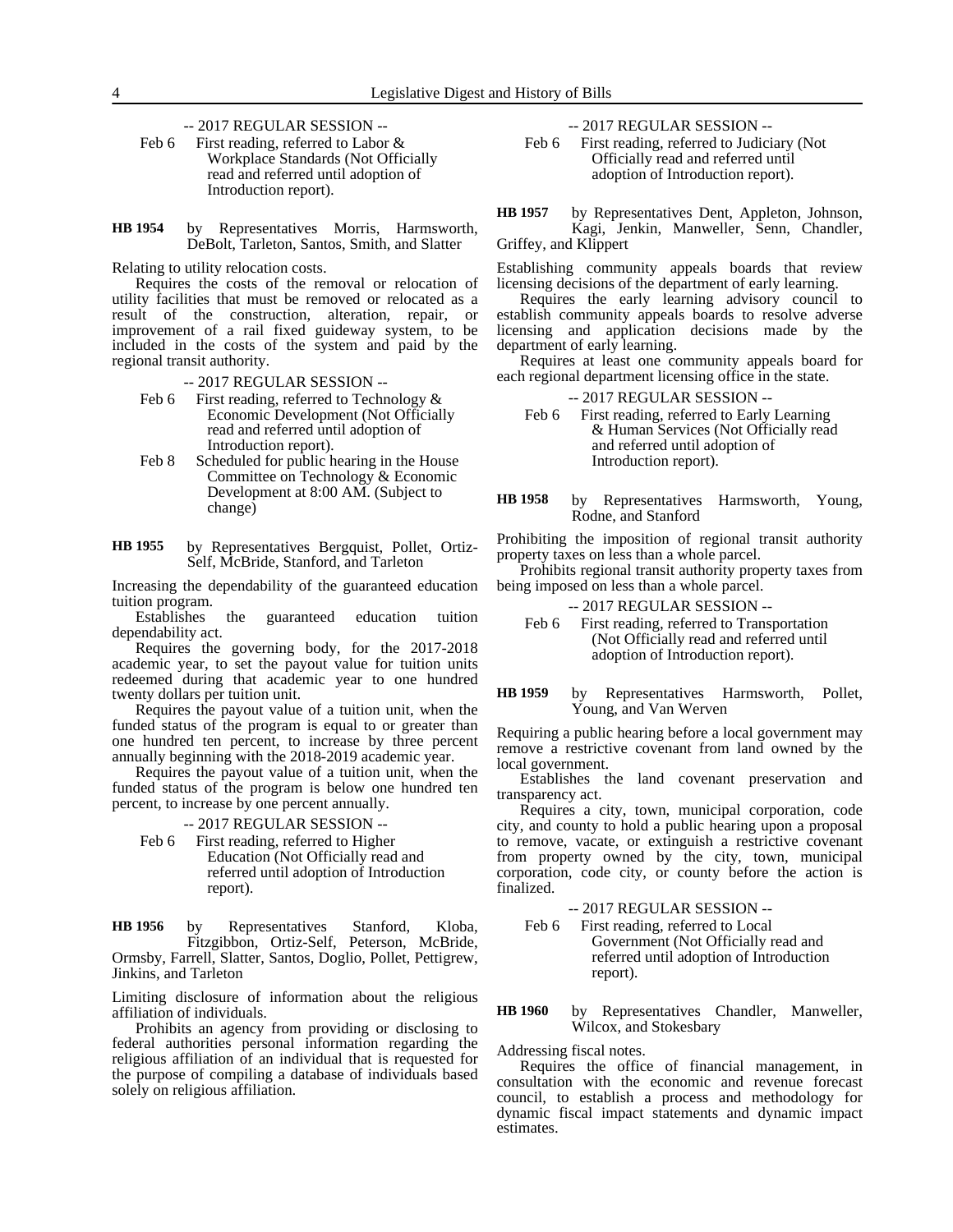Requires the director of the house of representatives office of program research and the director of senate committee services to convene a work group to explore ways to improve and expand nonpartisan fiscal and program information available to the legislature.

-- 2017 REGULAR SESSION --

- Feb 6 First reading, referred to Appropriations (Not Officially read and referred until adoption of Introduction report).
- by Representatives Graves, Springer, and Taylor **HB 1961**

Addressing urban growth area amendments.

Requires urban growth to also be located in areas adjacent to highways of statewide significance.

Authorizes the legislative body of a city planning under the growth management act to request as part of the county's annual comprehensive plan amendment process that the county legislative body adjust the boundary of an existing urban growth area within which the city is located.

Requires the review and evaluation program, that is required to be approved by a county, when determining if there is sufficient suitable land to accommodate the countywide population projection, to include facilities for medical, governmental, institutional, commercial, service, retail, housing, and other nonresidential uses.

-- 2017 REGULAR SESSION --

- Feb 6 First reading, referred to Environment (Not Officially read and referred until adoption of Introduction report).
- by Representatives Jinkins, Fey, Farrell, Sawyer, Fitzgibbon, Ortiz-Self, and Pollet **HB 1962**

Concerning disciplinary procedures at private institutions of higher education.

Requires private institutions of higher education that participate in state student financial aid programs to have policies establishing disciplinary procedures for violations of the institution's student code of conduct.

Requires degree-granting institutions to submit to the student achievement council a summary report of the disciplinary proceedings the institution has conducted that resulted in a student suspension, expulsion, or refusal to grant a degree or certification.

-- 2017 REGULAR SESSION --

Feb 6 First reading, referred to Higher Education (Not Officially read and referred until adoption of Introduction report).

by Representatives Doglio, Fey, Farrell, Fitzgibbon, and Ryu **HB 1963**

Concerning electric utility meter-based performance programs.

Requires the utilities and transportation commission to adopt rules to require investor-owned utilities that are regulated under the energy independence act to offer a meter-based performance program option for the calculation and determination of achieved energy conservation.

-- 2017 REGULAR SESSION --

- Feb 6 First reading, referred to Technology  $\&$ Economic Development (Not Officially read and referred until adoption of Introduction report).
- Feb 9 Scheduled for public hearing in the House Committee on Technology & Economic Development at 1:30 PM. (Subject to change)
- by Representatives Doglio, Appleton, and Tarleton **HB 1964**

Concerning clean energy financing.

Authorizes the establishment of a clean energy district which must be initiated either by petition of qualified voters located within the proposed clean energy district or by resolution of the county legislative authority within which the proposed clean energy district is located.

- -- 2017 REGULAR SESSION -- Feb 6 First reading, referred to Local Government (Not Officially read and referred until adoption of Introduction report).
- by Representatives Lovick and Irwin; by request of Washington State Patrol **HB 1965**

Standardizing the collection and distribution of criminal records.

Requires an application for an original concealed pistol license or alien firearm license to include only one complete set of fingerprints to be forwarded to the Washington state patrol.

Authorizes a photograph or copy of an individual's palmprints to be taken to update the file of a sex offender or a kidnapping offender.

Authorizes certain law enforcement personnel to photograph and record the palmprints of adults who are lawfully arrested.

- -- 2017 REGULAR SESSION --
- Feb 6 First reading, referred to Judiciary (Not Officially read and referred until adoption of Introduction report).

#### by Representatives Stanford, Vick, Kirby, and Ormsby **HB 1966**

Addressing the minimum operating requirements and the review of plans necessary to be included in the small business retirement marketplace.

Authorizes the office of the insurance commissioner to request that the department of financial institutions conduct a plan review before submitting its verification to the department of commerce if the small business retirement marketplace plan includes either life insurance or annuity products, or both.

-- 2017 REGULAR SESSION --

Feb 6 First reading, referred to Business  $\&$ Financial Services (Not Officially read and referred until adoption of Introduction report).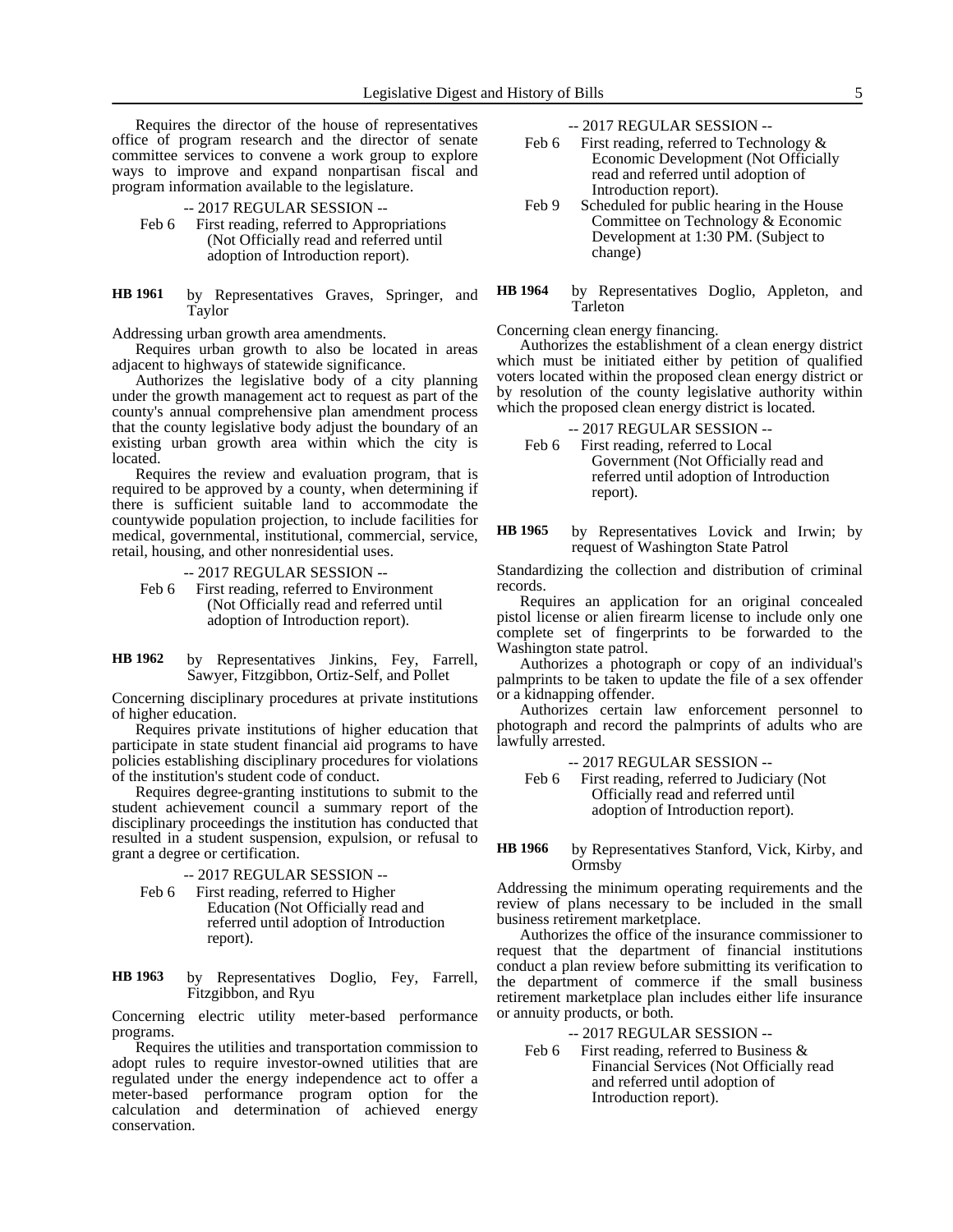by Representatives Stanford, Ormsby, and Pollet **HB 1967**

Concerning noncompetition agreements.

Requires an employer, in order for a noncompetition agreement to be enforceable, to: (1) Disclose the terms of the agreement in writing to the prospective employee no later than the time of the offer of employment; or

(2) If the agreement is entered into after the commencement of employment, provide independent consideration for the agreement.

-- 2017 REGULAR SESSION --

Feb 6 First reading, referred to Labor & Workplace Standards (Not Officially read and referred until adoption of Introduction report).

by Representatives Jinkins, Schmick, Tharinger, Harris, Bergquist, Vick, Pettigrew, **HB 1968**

and Holy

Limiting nursing home direct care payment adjustments to the lowest case mix weights in the reduced physical function groups and authorizing upward adjustments to case mix weights in the cognitive and behavior groups.

Revises the duties of the department of social and health services regarding nursing home direct care payment adjustments in the reduced physical function groups and the cognitive and behavior groups.

-- 2017 REGULAR SESSION --

Feb 6 First reading, referred to Appropriations (Not Officially read and referred until adoption of Introduction report).

by Representative Klippert **HB 1969**

Prohibiting mandatory child support for postsecondary education of adult children.

Prohibits a court from ordering either or both parents to pay support for postsecondary education of a child over eighteen years of age.

Prohibits the use of the child support schedule to order postsecondary educational support of a child.

Authorizes a party to petition for modification of an existing order to pay postsecondary child support without showing a substantial change of circumstances.

-- 2017 REGULAR SESSION --

- Feb 6 First reading, referred to Judiciary (Not Officially read and referred until adoption of Introduction report).
- by Representatives Klippert, Hayes, Muri, and Stanford **HB 1970**

Making a fourth driving under the influence offense a felony.

Makes a fourth DUI offense a felony.

-- 2017 REGULAR SESSION --

Feb 6 First reading, referred to Public Safety (Not Officially read and referred until adoption of Introduction report).

by Representative Klippert **HB 1971**

Prohibiting nonphysicians from performing abortions. Prohibits a person who is not a physician from performing an abortion.

- -- 2017 REGULAR SESSION --
- Feb 6 First reading, referred to Health Care & Wellness (Not Officially read and referred until adoption of Introduction report).

#### by Representative Klippert **HB 1972**

Concerning the mental health evaluation and treatment of individuals who threaten to murder a family member or other person who resides with the individual.

Includes in the definition of "likelihood of serious harm," for purposes of the involuntary treatment act, a substantial risk that physical harm will be inflicted by a person who has threatened to murder a family member or other person who resides with the person, the threat seriously alarms the family member or other person, and the threat places the family member or other person in reasonable fear the person will attempt to carry out the threat.

### -- 2017 REGULAR SESSION --

Feb 6 First reading, referred to Judiciary (Not Officially read and referred until adoption of Introduction report).

#### by Representative Klippert **HB 1973**

Prohibiting the use of voluntary intoxication as a defense against a criminal charge.

Provides that voluntary intoxication is not a defense to a criminal charge, nor may the fact of voluntary intoxication be used by a defendant to demonstrate the lack of any particular mental state that is an element of a crime charged.

-- 2017 REGULAR SESSION --

Feb 6 First reading, referred to Judiciary (Not Officially read and referred until adoption of Introduction report).

by Representative Klippert **HB 1974**

Concerning the rights of crime victims, survivors of crime victims, and witnesses of crime.

Includes in the definition of "victim," for purposes of chapter 7.69 RCW (crime victims, survivors, and witnesses), a licensed business against whom a crime has been committed.

### -- 2017 REGULAR SESSION --

Feb 6 First reading, referred to Judiciary (Not Officially read and referred until adoption of Introduction report).

by Representatives Jinkins, Robinson, Doglio, Stonier, Cody, Pollet, Dolan, Riccelli, Macri, Peterson, Ormsby, and Kagi **HB 1975**

Concerning a tax on sugar-sweetened beverages.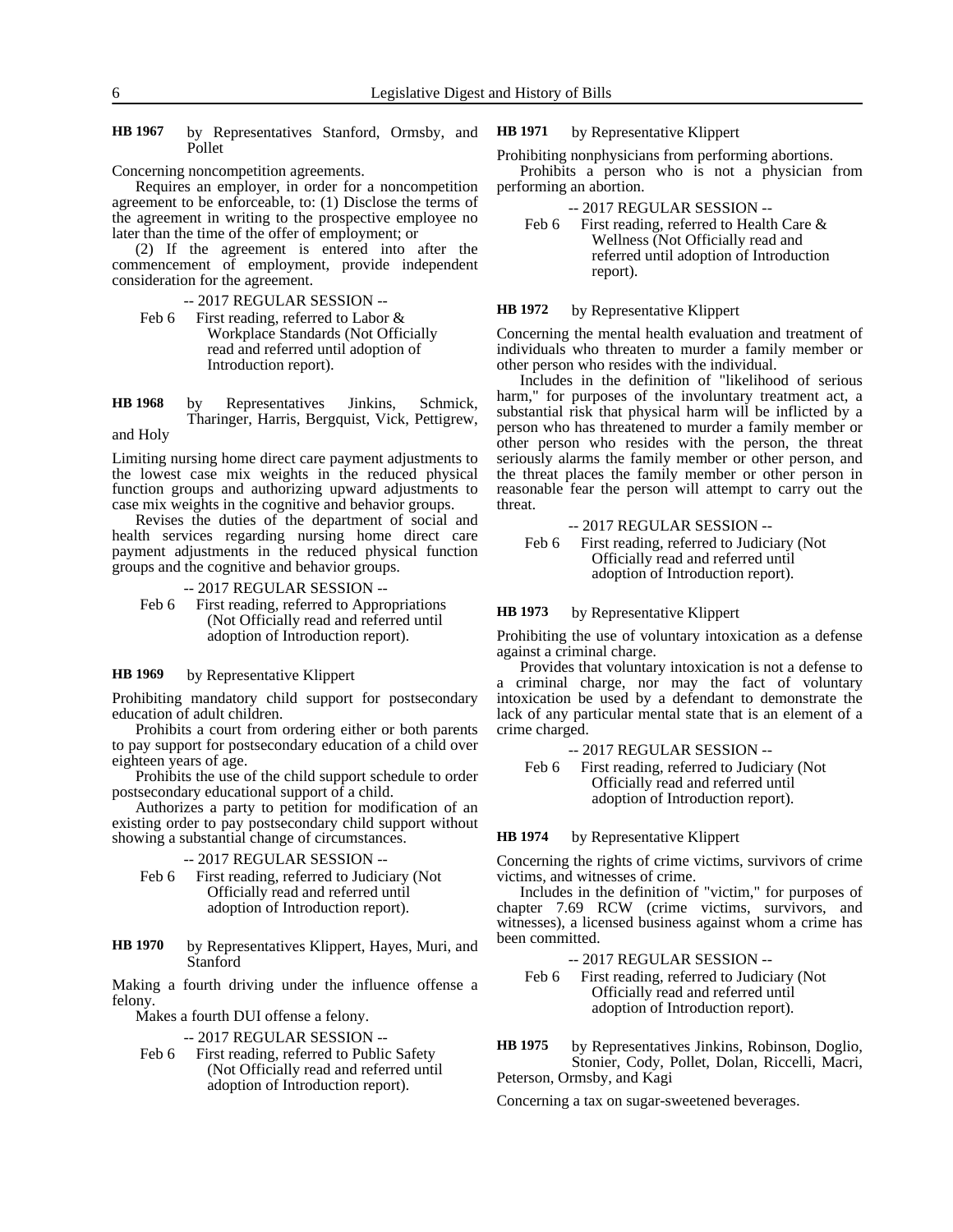Imposes a tax on: (1) The first sale of prepackaged sugar-sweetened beverages made by a distributor in this state;

(2) Syrup or powder sold or offered for sale to a retailer for sale to a consumer;

(3) The first sale of prepackaged diet beverages made by a distributor in this state; and

(4) Diet syrup or diet powder sold or offered for sale to a retailer for sale to a consumer.

Requires the joint legislative audit and review committee to evaluate the impact of the sugar-sweetened beverage tax on the consumption of the beverages by residents.

Requires the department of health and the department of revenue to provide the committee with access to data necessary to conduct the evaluation.

Repeals chapter 82.64 RCW (syrup tax).

-- 2017 REGULAR SESSION --

Feb 6 First reading, referred to Finance (Not Officially read and referred until adoption of Introduction report).

by Representatives Pellicciotti, Hayes, Riccelli, Irwin, Ortiz-Self, Holy, and Ormsby **HB 1976**

Creating a pilot program for the supervision of offenders who commit motor vehicle-related and property offenses.

Creates a pilot program for the supervision of offenders convicted of felonies relating to the theft or taking of a motor vehicle.

Authorizes Spokane county superior court or Federal Way municipal court to sentence an offender to community custody for one year when the court sentences the offender to the custody of the department of corrections for felonies related to theft or taking of a motor vehicle.

-- 2017 REGULAR SESSION --

Feb 6 First reading, referred to Public Safety (Not Officially read and referred until adoption of Introduction report).

by Representatives Kilduff, Orcutt, Lovick, Muri, Ormsby, and Goodman **HB 1977**

Requiring attestation of financial responsibility at the time of vehicle registration.

Prohibits the department of licensing or other agent from issuing an initial registration certificate or accepting a renewal vehicle registration application unless the person attests that he or she is insured under a motor vehicle liability policy or otherwise meets the requirements of RCW 46.30.020 (financial responsibility; self-insured; certificate of deposit coverage; liability bond).

-- 2017 REGULAR SESSION --

Feb 6 First reading, referred to Transportation (Not Officially read and referred until adoption of Introduction report).

by Representatives Kilduff, McCabe, Ryu, Muri, Orwall, and Reeves **HB 1978**

Requiring annual reporting on the implementation of laws to streamline licensing processes for military service members and their spouses.

Requires the regulating authorities for the department of licensing and the department of health to: (1) File reports to the legislature biennially and the state military transition council annually beginning January 1, 2018; and

(2) Appear annually before the joint committee on veterans' and military affairs to provide updates on progress in their efforts to implement certain requirements.

- -- 2017 REGULAR SESSION --
- Feb 6 First reading, referred to Community Development, Housing & Tribal Affairs (Not Officially read and referred until adoption of Introduction report).

by Representatives Ryu, Shea, Blake, Ormsby, Goodman, and Santos **HB 1979**

Concerning funding of industrial hemp research.

Makes an appropriation from the general fund to the agricultural local fund to provide funding to further the industrial hemp research program.

- -- 2017 REGULAR SESSION --
- Feb 6 First reading, referred to Appropriations (Not Officially read and referred until adoption of Introduction report).

by Representatives Blake, Chapman, Macri, Robinson, Van Werven, Morris, Smith, Haler, **HB 1980**

J. Walsh, Ryu, Johnson, Stanford, Sells, Ormsby, Frame, Kretz, Dye, Santos, Doglio, Pollet, Tarleton, and Jinkins

Creating a low-income home rehabilitation revolving loan program.

Creates the low-income home rehabilitation revolving loan program within the department of commerce.

Requires the department of commerce to contract with rehabilitation agencies to provide home rehabilitation to participating homeowners.

Creates the low-income home rehabilitation revolving loan program account.

-- 2017 REGULAR SESSION --

Feb 6 First reading, referred to Community Development, Housing & Tribal Affairs (Not Officially read and referred until adoption of Introduction report).

by Representatives Farrell, Ormsby, Slatter, Pollet, and Jinkins **HB 1981**

Estimating the effective tax rate of proposed ballot measures and legislation.

Requires the office of financial management to prepare a revenue equity statement for certain state ballot measures.

Requires the director of the department of financial management, in consultation with the legislature, the department of revenue, and other appropriate state or local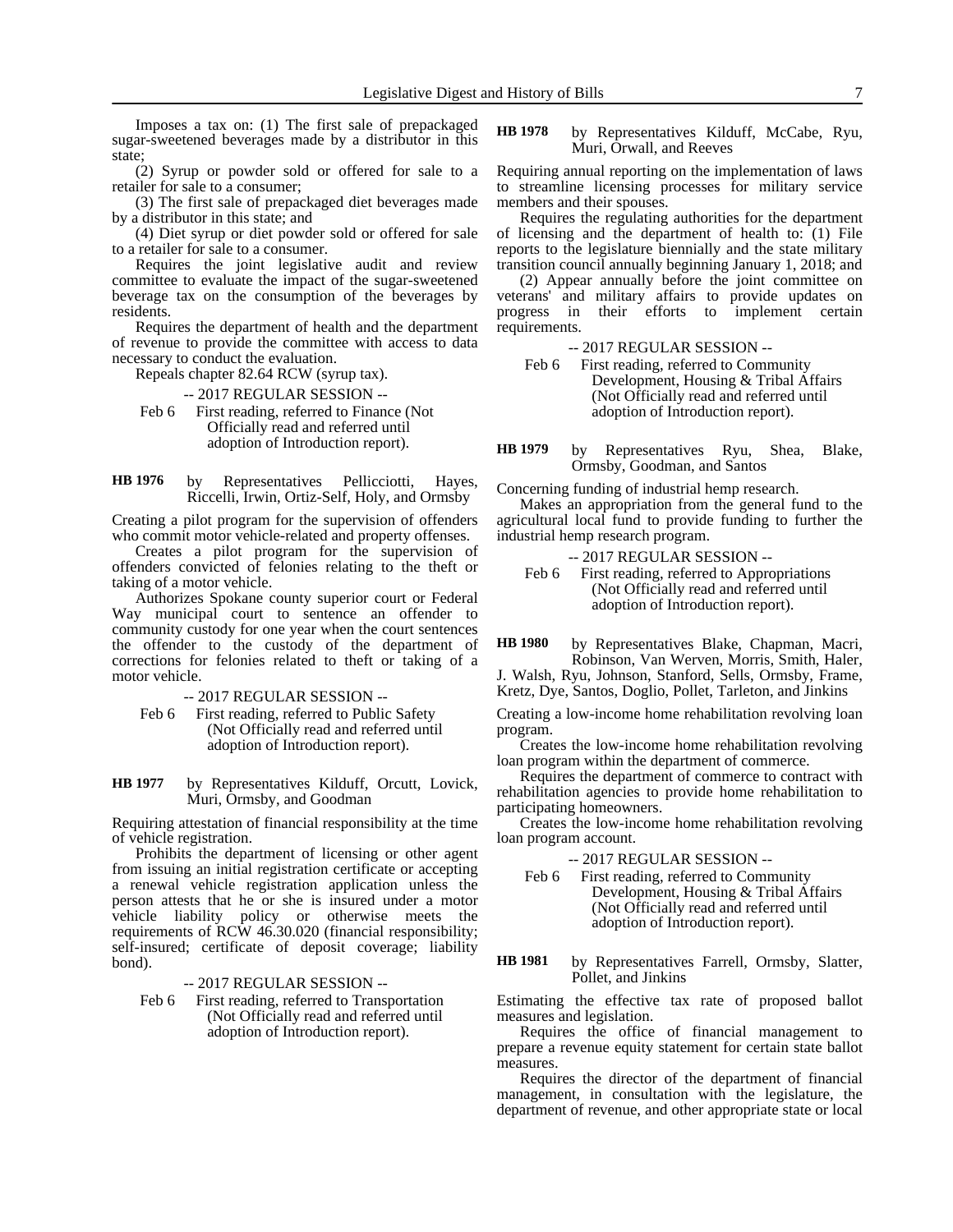agencies, to establish a procedure for the provision of a tax rate equity statement for legislative bills.

Requires information on the revenue equity statement to be included in the voters' pamphlet for statewide issues on the ballot.

- -- 2017 REGULAR SESSION --
- Feb 6 First reading, referred to State Government, Elections & Information Technology (Not Officially read and referred until adoption of Introduction report).
- by Representatives Sullivan, Stambaugh, Ormsby, and Pollet **HB 1982**

Concerning school safety.

Requires a first responder agency, when notifying a school of a situation that may require an evacuation or lockdown, to: (1) Determine if schools in the vicinity are similarly threatened; and

(2) Notify schools in the vicinity for which an evacuation or lockdown appears reasonably necessary.

Requires school buildings that are occupied by students to be mapped by the Washington association of sheriffs and police chiefs or from other sources.

- -- 2017 REGULAR SESSION --
- Feb 6 First reading, referred to Education (Not Officially read and referred until adoption of Introduction report).

#### by Representatives Dye, Riccelli, and Dent **HB 1983**

Reducing the population requirement in a consortium of counties in order to operate a juvenile correctional facility.

Changes the population requirement from five hundred thirty thousand to two hundred thousand regarding the alternative administration of a juvenile correctional facility.

- -- 2017 REGULAR SESSION --
- Feb 6 First reading, referred to Early Learning & Human Services (Not Officially read and referred until adoption of Introduction report).
- by Representatives Hudgins and Volz; by request of Lieutenant Governor **HB 1984**

Concerning the association of Washington generals.

Includes the following as one of the purposes of the association of Washington generals: To expand educational and/or employment opportunities for youth, veterans, and people with disabilities in the state.

Changes the composition of the board of directors of the association of Washington generals.

-- 2017 REGULAR SESSION --

Feb 6 First reading, referred to State Government, Elections & Information Technology (Not Officially read and referred until adoption of Introduction report).

by Representatives Ortiz-Self, Ryu, Gregerson, Santos, Slatter, Stanford, Fey, Doglio, Pollet, Jinkins, Tarleton, and McBride **HB 1985**

Establishing a statewide policy supporting Washington state's economy and immigrants' role in the workplace.

Establishes the keep Washington working act.

Creates the keep Washington working statewide steering committee established within the department of commerce.

Requires the attorney general, in consultation with appropriate stakeholders, to publish model policies for limiting immigration enforcement consistent with federal and state law at public schools, health facilities operated by the state or a political subdivision of the state, courthouses, and shelters, to ensure they remain safe and accessible to residents, regardless of immigration or citizenship status.

Requires state agencies to review their confidentiality policies and identify changes necessary to ensure that information collected from individuals is limited to that necessary to perform agency duties and is not used or disclosed for any other purpose.

Prohibits a state agency, department, or law enforcement from using agency or department funds, facilities, property, equipment, or personnel to investigate, enforce, cooperate with, or assist in the investigation or enforcement of unconstitutional or illegal registrations or surveillance programs that target residents on the basis of race, religion, immigration status, citizenship status, or national or ethnic origin.

Prohibits state and local law enforcement agencies and school police and security departments from using agency or department funds, facilities, property, equipment, or personnel to investigate, interrogate, detain, detect, or arrest persons for immigration enforcement purposes.

-- 2017 REGULAR SESSION -- Feb 6 First reading, referred to Judiciary (Not Officially read and referred until adoption of Introduction report).

#### by Representative Klippert **HB 1986**

Making crimes and threats against persons because of their occupation as an honorably discharged veteran or military status a hate crime.

Finds that a hate crime committed against a victim because of the victim's occupation as an honorably discharged veteran or his or her military status may be identified in the same manner that a hate crime committed against a victim of another protected group is identified.

-- 2017 REGULAR SESSION -- Feb 6 First reading, referred to Public Safety (Not Officially read and referred until adoption of Introduction report).

by Representatives McBride, Macri, Robinson, Stanford, Slatter, Senn, Santos, Chapman, Ortiz-Self, and Jinkins **HB 1987**

Concerning allowing affordable housing development on religious organization property.

Prohibits a council of a city or board, a legislative body, or a board of county commissioners from restricting an affordable housing development of single-family or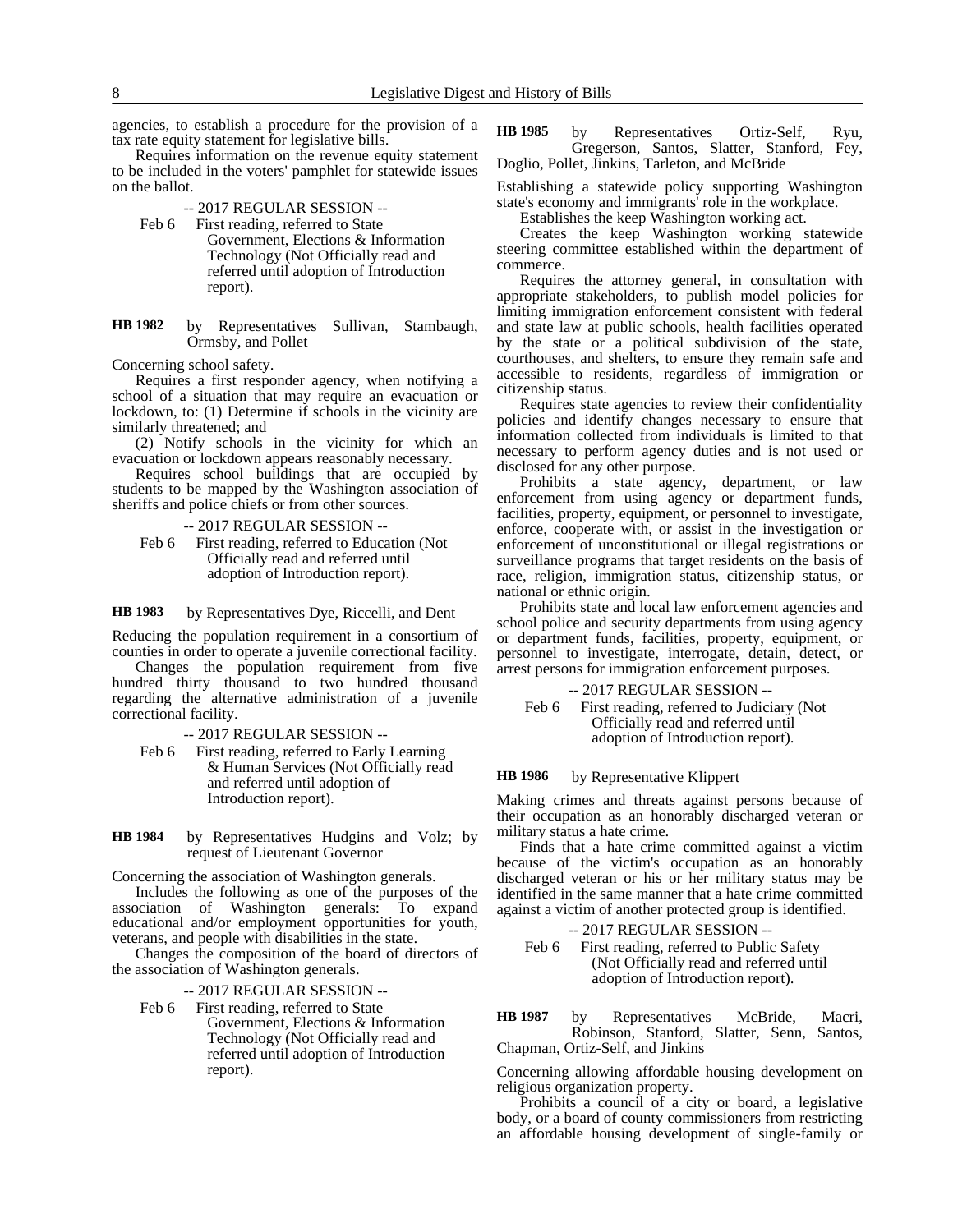multifamily residences located on real property owned or controlled by a religious organization.

-- 2017 REGULAR SESSION --

- Feb 6 First reading, referred to Community Development, Housing & Tribal Affairs (Not Officially read and referred until adoption of Introduction report).
- by Representatives Ortiz-Self, Santos, McBride, and Frame **HB 1988**

Implementing a vulnerable youth guardianship program.

Authorizes a vulnerable youth to petition the court to have a vulnerable youth guardianship established for him or her by filing a petition in juvenile court.

Gives jurisdiction to the juvenile division of superior courts to appoint a guardian for a consenting vulnerable youth who has been abandoned, neglected, or abused by one or both parents, or for whom the court determines that a guardian is otherwise necessary as one or both parents cannot adequately provide for the youth such that the youth risks physical or psychological harm if returned to the youth's home.

-- 2017 REGULAR SESSION --

Feb 6 First reading, referred to Judiciary (Not Officially read and referred until adoption of Introduction report).

by Representatives Pollet, Harmsworth, Stanford, and Kilduff **HB 1989**

Applying the open public meetings act to advisory boards and committees that provide formal advice or recommendations to their governing bodies.

Subjects the following to the requirements of the open public meetings act: An advisory board, committee, or other entity established by a public agency to provide formal advice or recommendations to the agency.

-- 2017 REGULAR SESSION -- Feb 6 First reading, referred to State Government, Elections & Information Technology (Not Officially read and referred until adoption of Introduction report).

by Representatives Volz, Shea, Taylor, Haler, Vick, Steele, McCaslin, Condotta, and Holy **HB 1990**

Providing that usury laws apply to interest, penalties, and costs imposed on certain delinquent property taxes.

Repeals RCW 19.52.140, (chapter 19.52 RCW not applicable to interest, penalties, or costs on delinquent property taxes), which makes usury laws apply to interest, penalties, and costs imposed on delinquent property taxes.

- -- 2017 REGULAR SESSION --
- Feb 6 First reading, referred to Finance (Not Officially read and referred until adoption of Introduction report).

by Representatives Volz, Stonier, McCaslin, Taylor, Shea, Koster, and Holy **HB 1991**

Clarifying the county treasurer's administration of payments and costs related to delinquent properties.

Clarifies the county treasurer's administration of payments and costs related to delinquent properties.

-- 2017 REGULAR SESSION -- Feb 6 First reading, referred to Local Government (Not Officially read and referred until adoption of Introduction report).

by Representatives Volz and Koster **HB 1992**

Concerning administrative costs of county treasurers.

Authorizes the county treasurer to retain a portion of the collected taxes each year, from local jurisdictions, for administrative costs of the county treasurer.

Requires the county treasurer to create a dedicated account for administrative costs of the county treasurer.

| $-2017$ REGULAR SESSION $-$ |  |
|-----------------------------|--|
|-----------------------------|--|

- Feb 6 First reading, referred to Local Government (Not Officially read and referred until adoption of Introduction report).
- by Representatives Volz, Kraft, Koster, Holy, Senn, and Shea **HB 1993**

Authorizing county treasurers to contract with other county treasurers for services.

Authorizes a county treasurer to contract with another county treasurer for a duty or service performed by the contracting county treasurer, except that no contracted treasurer may perform a duty that is in conflict with his or her own duties as treasurer or that is in conflict with other statutory or ethical requirements.

- -- 2017 REGULAR SESSION --
- Feb 6 First reading, referred to Local Government (Not Officially read and referred until adoption of Introduction report).

by Representatives Stambaugh, Barkis, McDonald, and Haler **HB 1994**

Limiting actions of the legislative ethics board during preelection periods.

Prohibits the legislative ethics board, during the fortyfive day period before a primary through the end of the general election, from issuing reasonable cause determinations or complaint opinions, imposing sanctions, or recommending suspension, removal, or prosecution, for a legislator or other candidate for an office to be voted upon at that primary or general election.

-- 2017 REGULAR SESSION --

Feb 6 First reading, referred to State Government, Elections & Information Technology (Not Officially read and referred until adoption of Introduction report).

by Representatives Pettigrew, Macri, and Santos **HB 1995**

Concerning the rehabilitation of historic buildings. Creates the historic building rehabilitation financing pilot program in the department of commerce.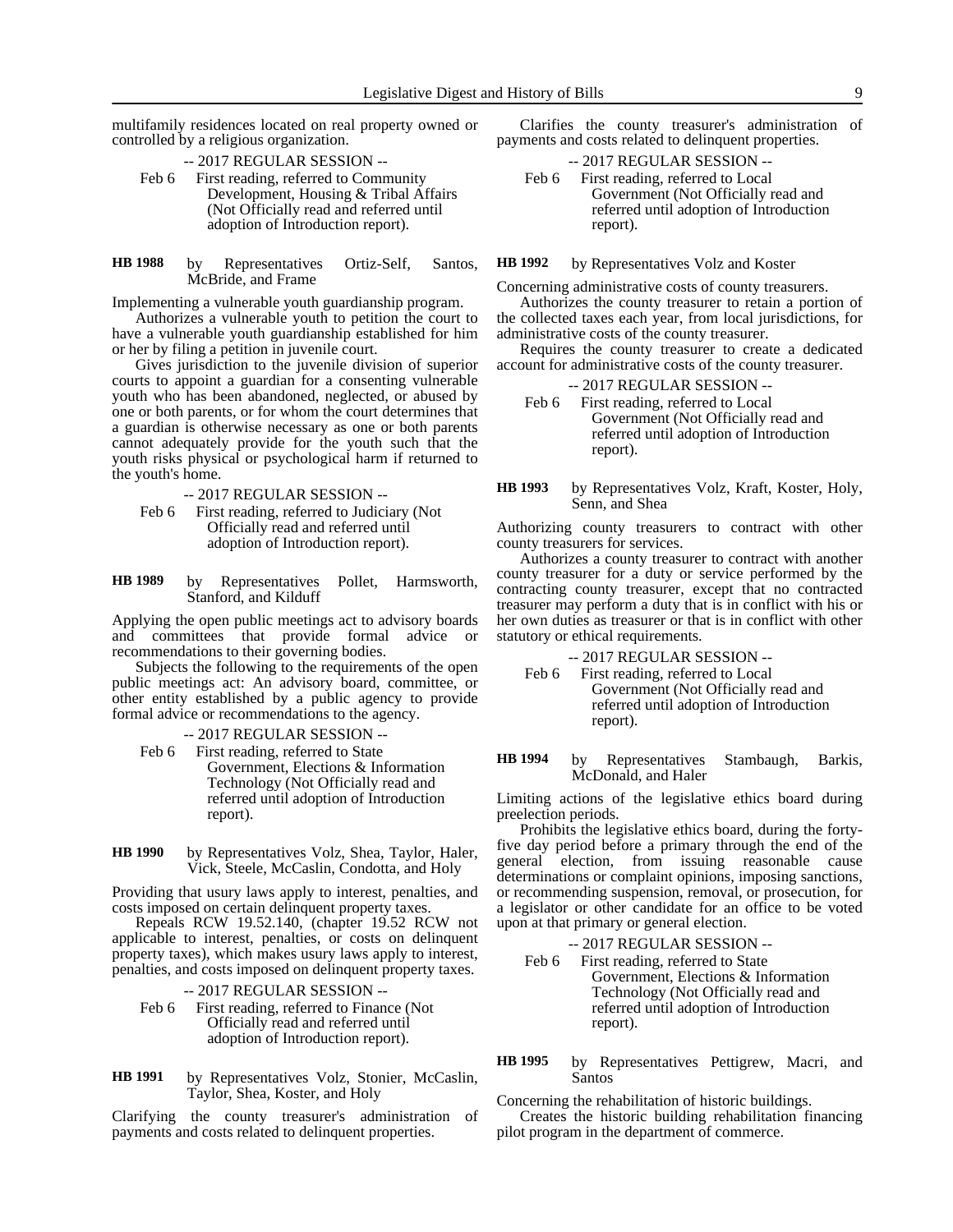Requires the department to: (1) Choose a municipality within which to implement the pilot program;

(2) Issue a competitive request for qualifications and quotations;

(3) Select a certified nonprofit community development financial institution to implement the pilot program within the selected municipality; and

(4) Along with the selected financial institution, consult with the department of archaeology and historic preservation to determine which proposed projects involve historically significant buildings and whether the rehabilitation plans for those buildings are consistent with the United States department of the interior's standards for rehabilitation.

Creates the historic building rehabilitation revolving loan fund.

Makes an appropriation.

-- 2017 REGULAR SESSION --

Feb 6 First reading, referred to Community Development, Housing & Tribal Affairs (Not Officially read and referred until adoption of Introduction report).

by Representative Schmick **HB 1996**

Concerning maintaining the quarterly average census method for calculating state hospital reimbursements.

- Calculates state hospital reimbursements by continuing to use the quarterly average census method.
	- -- 2017 REGULAR SESSION --
	- Feb 6 First reading, referred to Appropriations (Not Officially read and referred until adoption of Introduction report).

by Representatives Haler and Hayes **HB 1997**

Creating a driver training instructor advisory committee.

Creates the driver training instructor advisory committee to assist the director of the department of licensing in his or her duties and responsibilities under chapter 46.82 RCW (driver training schools).

Requires the course offered by a driver training school to meet the standards established by the department of licensing with the advice of the driver training instructor advisory committee.

-- 2017 REGULAR SESSION --

Feb 6 First reading, referred to Transportation (Not Officially read and referred until adoption of Introduction report).

by Representatives Volz, Koster, and McBride **HB 1998**

Exempting from property taxation mobile homes, manufactured homes, and park model trailers that were manufactured prior to 1976.

Exempts mobile homes, manufactured homes, and park model trailers, manufactured before 1976, from property taxes.

-- 2017 REGULAR SESSION --

Feb 6 First reading, referred to Finance (Not Officially read and referred until adoption of Introduction report).

### **Senate Bills**

by Senate Committee on Health Care (originally sponsored by Senators Pedersen, **SB 5035-S**

Rivers, Cleveland, Becker, Keiser, Walsh, Conway, Bailey, O'Ban, Mullet, Kuderer, Darneille, and Wellman)

Concerning patients' access to investigational medical products.

### (DIGEST OF PROPOSED 1ST SUBSTITUTE)

Authorizes an eligible patient and his or her treating physician to request that a manufacturer make an investigational product available for treatment of the patient.

### -- 2017 REGULAR SESSION --

- Jan 23 Public hearing in the Senate Committee on Health Care at 10:00 AM.
- Feb 2 HLTH Majority; 1st substitute bill be substituted, do pass. Minority; without recommendation. Executive action taken in the Senate Committee on Health Care at 10:00 AM.
- Feb 3 Passed to Rules Committee for second reading.
- by Senate Committee on Health Care (originally sponsored by Senators Rolfes, Angel, Hasegawa, Nelson, Honeyford, Darneille, Billig, **SB 5084-S**

Keiser, Wilson, Saldaña, Warnick, and Kuderer)

Providing women with timely information regarding their breast health.

### (DIGEST OF PROPOSED 1ST SUBSTITUTE)

Requires health care facilities to include in the summary of a mammography report, required by federal law to be provided to a patient, information that identifies the patient's individual breast density classification based on the breast imaging reporting and data system established by the American College of Radiology.

-- 2017 REGULAR SESSION --

- Jan 24 Public hearing in the Senate Committee on Health Care at 10:00 AM.
- Feb 2 HLTH Majority; 1st substitute bill be substituted, do pass. Minority; without recommendation. Executive action taken in the Senate Committee on Health Care at 10:00 AM.
- Feb 3 Passed to Rules Committee for second reading.

by Senate Committee on Early Learning & K-12 Education (originally sponsored by Senators Billig, Fain, Rolfes, Wellman, Walsh, Zeiger, Liias, Cleveland, Hunt, Conway, Saldaña, Kuderer, and Mullet) **SB 5107-S**

Creating a local pathway for local governments, school districts, institutions of higher education, and nonprofit organizations to provide more high quality early learning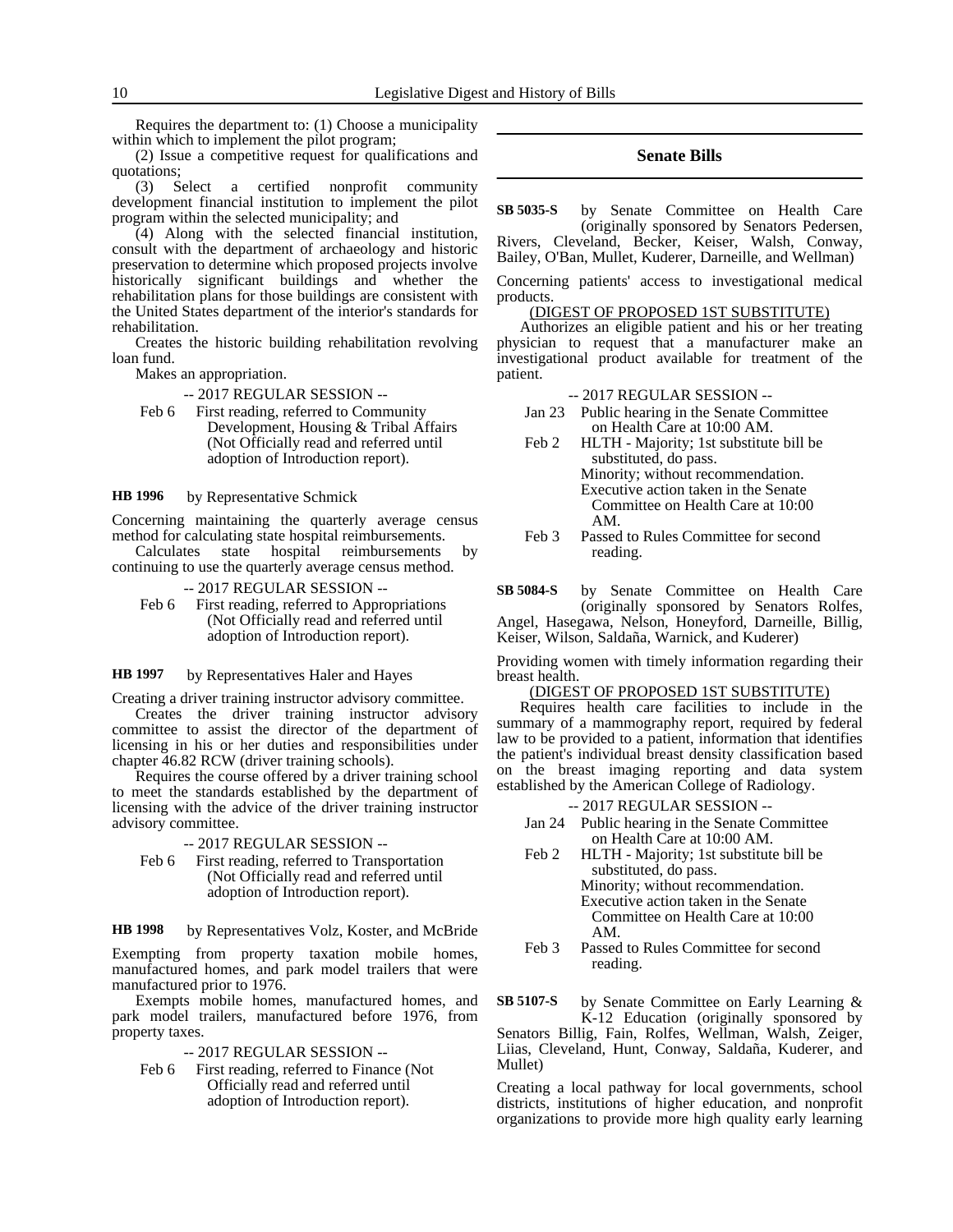opportunities by reducing barriers and increasing efficiency.

### (DIGEST OF PROPOSED 1ST SUBSTITUTE)

Requires the department of early learning to create a local pathway to high quality early learning to help local governments, school districts, institutions of higher education, nonprofit organizations, and early learning providers use additional local or private funds, or both to expand access, increase quality, and extend hours for the early childhood education and assistance program.

Prohibits grants and contributions from community sources from supplanting the funding required for the full statewide implementation of the early learning program.

-- 2017 REGULAR SESSION --

- Jan 19 Public hearing in the Senate Committee on Early Learning & K-12 Education at 1:30 PM.
- Feb 2 EDU Majority; 1st substitute bill be substituted, do pass. And refer to Ways & Means. Executive action taken in the Senate Committee on Early Learning & K-12 Education at 1:30 PM.
- Feb 3 Referred to Ways & Means.

by Senate Committee on Commerce, Labor & Sports (originally sponsored by Senators Rivers and Conway; by request of Liquor and Cannabis Board) **SB 5131-S**

Concerning marijuana with respect to privileges for research licenses, local authority notifications, the retail licensing merit-based application process, processor wholesale events, certain transfers of plants and seeds, licensing agreements and contracts, residency requirements, and jurisdictional requirements.

# (DIGEST OF PROPOSED 1ST SUBSTITUTE)

Modifies marijuana provisions with regard to privileges for research licenses, local authority notifications, the retail licensing merit-based application process, processor wholesale events, transfers of plants and seeds, licensing agreements and contracts, residency requirements, and jurisdictional requirements.

-- 2017 REGULAR SESSION --

- Jan 19 Public hearing in the Senate Committee on Commerce and Labor & Sports at 1:30 PM.
- Feb 2 CLS Majority; 1st substitute bill be substituted, do pass. Minority; without recommendation. Executive action taken in the Senate Committee on Commerce and Labor & Sports at 1:30 PM.
- Feb 6 Passed to Rules Committee for second reading.
- by Senate Committee on Local Government (originally sponsored by Senator Takko) **SB 5133-S**

Concerning county boards of equalization.

(DIGEST OF PROPOSED 1ST SUBSTITUTE)

Changes the time for certain meetings of the county board of equalization to either July 15th or within fourteen days of certification of the county assessment rolls, whichever is later.

Requires the county board of equalization to notify the taxpayer and assessor of the board's decision within fortyfive days of a hearing on the taxpayer's appeal of the assessor's valuation of real or personal property.

### -- 2017 REGULAR SESSION --

- Jan 19 Public hearing in the Senate Committee on Local Government at 1:30 PM.
- Feb 2 LGOV Majority; 1st substitute bill be substituted, do pass.
	- Executive action taken in the Senate Committee on Local Government at 1:30 PM.
- Feb 3 Passed to Rules Committee for second reading.
- by Senate Committee on Health Care (originally sponsored by Senators Bailey, Keiser, Palumbo, Hasegawa, and Conway) **SB 5179-S**

Requiring coverage for hearing instruments under public employee and medicaid programs.

### (DIGEST OF PROPOSED 1ST SUBSTITUTE)

Requires a health plan offered to employees and their dependents under chapter 41.05 RCW (state health care authority), issued or renewed on or after January 1, 2018, to include coverage for hearing instruments when medically necessary.

Requires medical assistance coverage offered under chapter 74.09 RCW (medical care), issued or renewed on or after January 1, 2018, to include coverage for hearing instruments when medically necessary.

-- 2017 REGULAR SESSION --

- Jan 26 Public hearing in the Senate Committee on Health Care at 10:00 AM.
- Feb 2 HLTH Majority; 1st substitute bill be substituted, do pass. And refer to Ways & Means. Executive action taken in the Senate Committee on Health Care at 10:00 AM.
- Feb 3 Referred to Ways & Means.
- by Senate Committee on Higher Education (originally sponsored by Senators Wilson and Palumbo) **SB 5285-S**

Conducting a workforce study of employment opportunities in the agriculture, environment, and natural resources economic sectors intended to provide educators with the information needed for informing students about employment opportunities in the studied fields.

### (DIGEST OF PROPOSED 1ST SUBSTITUTE)

Requires the workforce training and education coordinating board to conduct a workforce assessment for the agriculture, natural resources, and environment sectors to assess the available data on current and projected employment levels and hiring demand for skilled midlevel workers in those sectors.

- -- 2017 REGULAR SESSION --
- Jan 31 Public hearing in the Senate Committee on Higher Education at 8:00 AM.
- Feb 2 HIE Majority; 1st substitute bill be substituted, do pass. And refer to Ways & Means.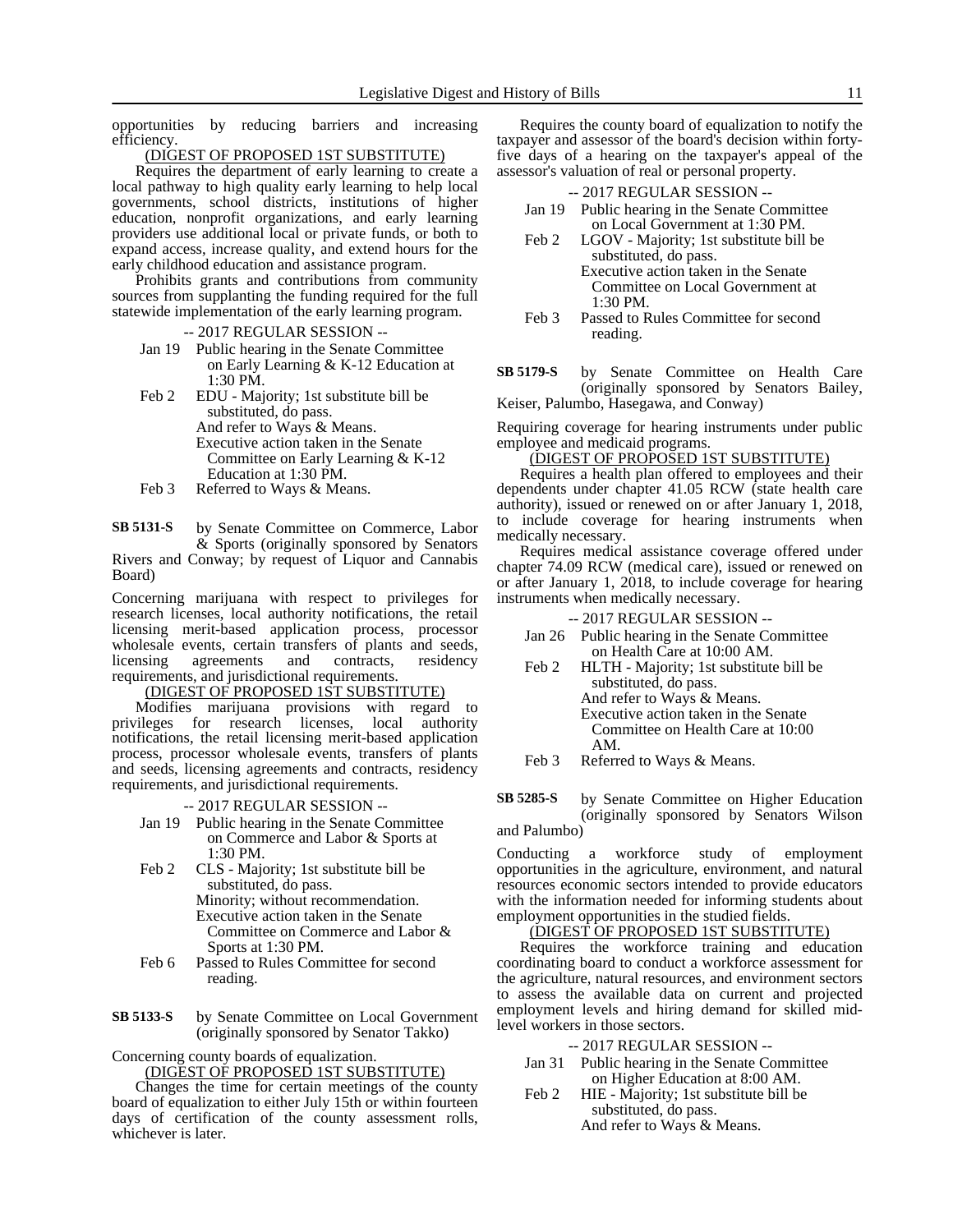Executive action taken in the Senate Committee on Higher Education at 8:00 AM.

Feb 3 Referred to Ways & Means.

by Senate Committee on Commerce, Labor & Sports (originally sponsored by Senators Baumgartner, Saldaña, Walsh, Billig, Angel, Hasegawa, Keiser, Chase, Zeiger, Rolfes, Ranker, Fain, Frockt, Conway, Wellman, Darneille, Pedersen, and Miloscia) **SB 5312-S**

Prohibiting certain employers from including any question on an application about an applicant's criminal record, inquiring either orally or in writing about an applicant's criminal records, or obtaining information from a criminal background check, until after the employer initially determines that the applicant is otherwise qualified.

(DIGEST OF PROPOSED 1ST SUBSTITUTE)

Establishes the Washington fair chance act.

Prohibits an employer from including a question on an application for employment regarding information about the applicant's criminal record until after the employer determines that the applicant is otherwise qualified for the position.

- -- 2017 REGULAR SESSION --
- Feb 1 CLS Majority; 1st substitute bill be substituted, do pass. Minority; without recommendation. Public hearing, executive action taken in the Senate Committee on Commerce, and Labor & Sports at 1:30 PM.
- Feb 6 Passed to Rules Committee for second reading.
- by Senate Committee on Local Government (originally sponsored by Senators Wilson, Sheldon, Rivers, Becker, Miloscia, and Warnick) **SB 5314-S**

Concerning county treasurer administrative efficiencies.

(DIGEST OF PROPOSED 1ST SUBSTITUTE) Addresses the administrative efficiencies of county treasurers.

-- 2017 REGULAR SESSION --

- Jan 26 Public hearing in the Senate Committee on Local Government at 1:30 PM.
- Feb 2 LGOV Majority; 1st substitute bill be substituted, do pass. Executive action taken in the Senate

Committee on Local Government at  $1:30 \text{ PM}$ 

Feb 3 Passed to Rules Committee for second reading.

by Senate Committee on Financial Institutions & Insurance (originally sponsored by Senators Cleveland, Miloscia, Kuderer, **SB 5408-S**

Saldaña, Frockt, Pedersen, Darneille, and Keiser)

Increasing the notice of termination for tenancies under the residential landlord-tenant act.

(DIGEST OF PROPOSED 1ST SUBSTITUTE)

Revises the residential landlord-tenant act to increase the notification requirements, from twenty to thirty days, for termination of a rental agreement.

-- 2017 REGULAR SESSION --

- Jan 31 Public hearing in the Senate Committee on Financial Institutions & Insurance at 8:00 AM.
- Feb 2 FI Majority; 1st substitute bill be substituted, do pass. Executive action taken in the Senate Committee on Financial Institutions & Insurance at 8:00 AM.
- Feb 6 Passed to Rules Committee for second reading.
- by Senators Rivers, Keiser, Cleveland, Becker, Hunt, Billig, Bailey, and Kuderer **SB 5715**

Limiting nursing home direct care payment adjustments to the lowest case mix weights in the reduced physical function groups and authorizing upward adjustments to case mix weights in the cognitive and behavior groups.

Revises the duties of the department of social and health services regarding nursing home direct care payment adjustments in the reduced physical function groups and the cognitive and behavior groups.

-- 2017 REGULAR SESSION --

Feb 6 First reading, referred to Health Care.

#### by Senator Chase **SB 5716**

Addressing electric vehicle charging infrastructure.

Addresses the transition to electric vehicle use with regard to the fitting of new structures and the retrofitting of existing structures with rapid charging station electrical outlets and allowing electric vehicle infrastructure in areas zoned for multifamily residences.

-- 2017 REGULAR SESSION --

Feb 6 First reading, referred to Transportation.

by Senators Ericksen, Fortunato, Rossi, Short, and Zeiger **SB 5717**

Relating to utility relocation costs.

Requires the costs of the removal or relocation of utility facilities that must be removed or relocated as a result of the construction, alteration, repair, or improvement of a rail fixed guideway system, to be included in the costs of the system and paid by the regional transit authority.

-- 2017 REGULAR SESSION --

Feb 6 First reading, referred to Energy, Environment & Telecommunications.

#### by Senator Chase **SB 5718**

Concerning the governance of the department of fish and wildlife.

Changes the name of the fish and wildlife commission to the fish and wildlife advisory commission.

Transfers the duties of the fish and wildlife commission to the department of fish and wildlife.

Requires the fish and wildlife advisory commission to advise the director of the department of fish and wildlife regarding fish and wildlife policies and rule proposals that govern hunting, fishing, wildlife viewing, habitat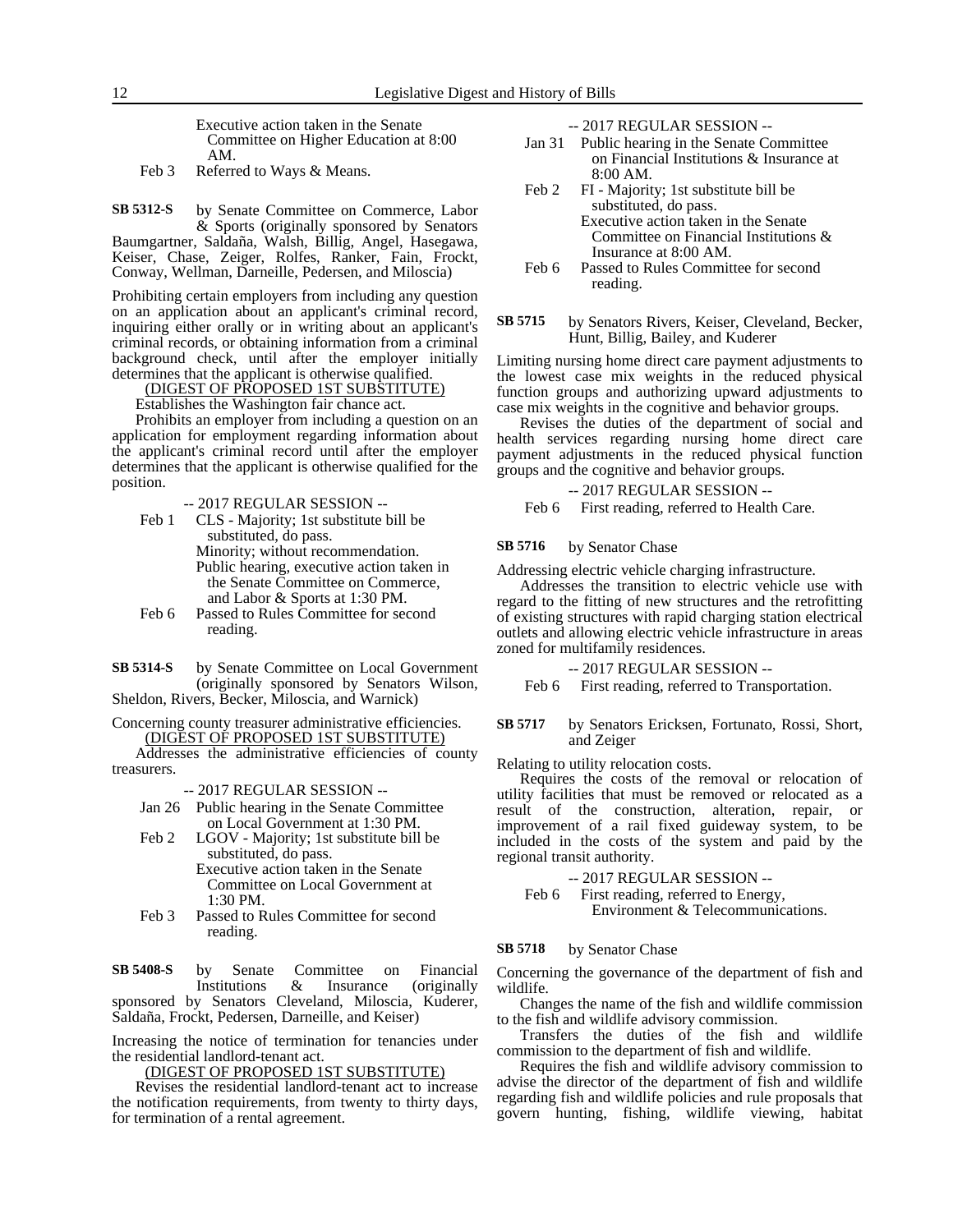protection and restoration, and the use of departmentowned and managed lands.

-- 2017 REGULAR SESSION -- Feb 6 First reading, referred to Natural Resources & Parks.

by Senators Baumgartner and Rolfes **SB 5719**

Creating a labor and industries ombuds within the department of commerce.

Creates the ombuds for employers in the department of commerce.

Requires the ombuds to have training, experience, or both, in the following areas: (1) Programs administered by the department of labor and industries, including industrial<br>insurance, occupational safety and health, and insurance, occupational safety and health, and employment standards;

(2) The state legal system; and

(3) Dispute or problem resolution techniques, including investigation, mediation, and negotiation.

-- 2017 REGULAR SESSION --

Feb 6 First reading, referred to Commerce, Labor & Sports.

by Senators Hawkins, Hobbs, Takko, Baumgartner, Sheldon, King, Brown, and Schoesler **SB 5720**

Addressing the payment of production-based compensation wages for the employment and use of labor in agricultural activities and in the production, handling, and storage of farm products.

Addresses production-based safe harbor compensation which is a wage rate paid to employees in connection with work related to the growing, production, handling, or storage of farm products or in performing agricultural activities based upon the employee's job performance as measured through the number of: (1) Units picked, packed, or manufactured;

(2) Tasks performed;

(3) Events completed; or

(4) Other measurable recurring circumstances produced, completed, or performed.

-- 2017 REGULAR SESSION --

Feb 6 First reading, referred to Agriculture, Water, Trade & Economic Development.

#### by Senator Padden **SB 5721**

Requiring the Washington state bar association to obtain an affirmative vote prior to increasing bar dues for membership.

Requires membership fee increases approved by the board of governors of the state bar to be submitted to active members for approval by a vote.

-- 2017 REGULAR SESSION --

Feb 6 First reading, referred to Law & Justice.

by Senators Liias, Walsh, Ranker, Pedersen, Rivers, Keiser, Fain, Frockt, Hunt, and Kuderer **SB 5722**

Restricting the practice of conversion therapy.

Regulates the professional conduct of licensed health care providers with regard to performing conversion therapy on patients under age eighteen.

-- 2017 REGULAR SESSION -- Feb 6 First reading, referred to Health Care.

#### by Senator McCoy **SB 5723**

Designating the pine mushroom as the official state fungi. Designates the pine mushroom as the official state fungi.

-- 2017 REGULAR SESSION --

Feb 6 First reading, referred to State Government.

by Senators Hasegawa, Chase, Hunt, and Palumbo **SB 5724**

Concerning federal orders that violate the United States Constitution, Washington Constitution, or judicial precedent.

Establishes the Washington sovereignty act.

Acknowledges the state's constitutional rights, including state sovereignty, as guaranteed by the United States Constitution and the state Constitution to ensure that no state resources are expended enforcing a federal order that violates the United States Constitution, the state Constitution, or judicial precedent.

-- 2017 REGULAR SESSION --

Feb 6 First reading, referred to Law & Justice.

#### by Senators Hasegawa and Chase **SB 5725**

Concerning the mitigation of public facilities in certain cities.

Requires certain cities, that permit, construct, or operate a public facility in a neighborhood with a high poverty level or a high rate of ethnic diversity, to: (1) Assume the responsibility for the negative impacts that facility has had or might have on the surrounding neighborhood;

(2) Consider the potential or actual disparate racial, social, and economic impacts of the public facility on residents nearby; and

(3) Develop a mitigation plan, which keeps the residents of the impacted neighborhood whole for the costs of the mitigation strategy.

-- 2017 REGULAR SESSION -- Feb 6 First reading, referred to Local

Government.

by Senators Hobbs, Rivers, Mullet, Takko, Palumbo, and Keiser **SB 5726**

Addressing public school employee benefits.

Provides public school employees with equitable access to quality and affordable health benefits through the state health care authority and ensures an orderly transition for the impacted districts, employees, and the state health care authority by providing a transition period of up to three years.

### -- 2017 REGULAR SESSION --

Feb 6 First reading, referred to Ways & Means.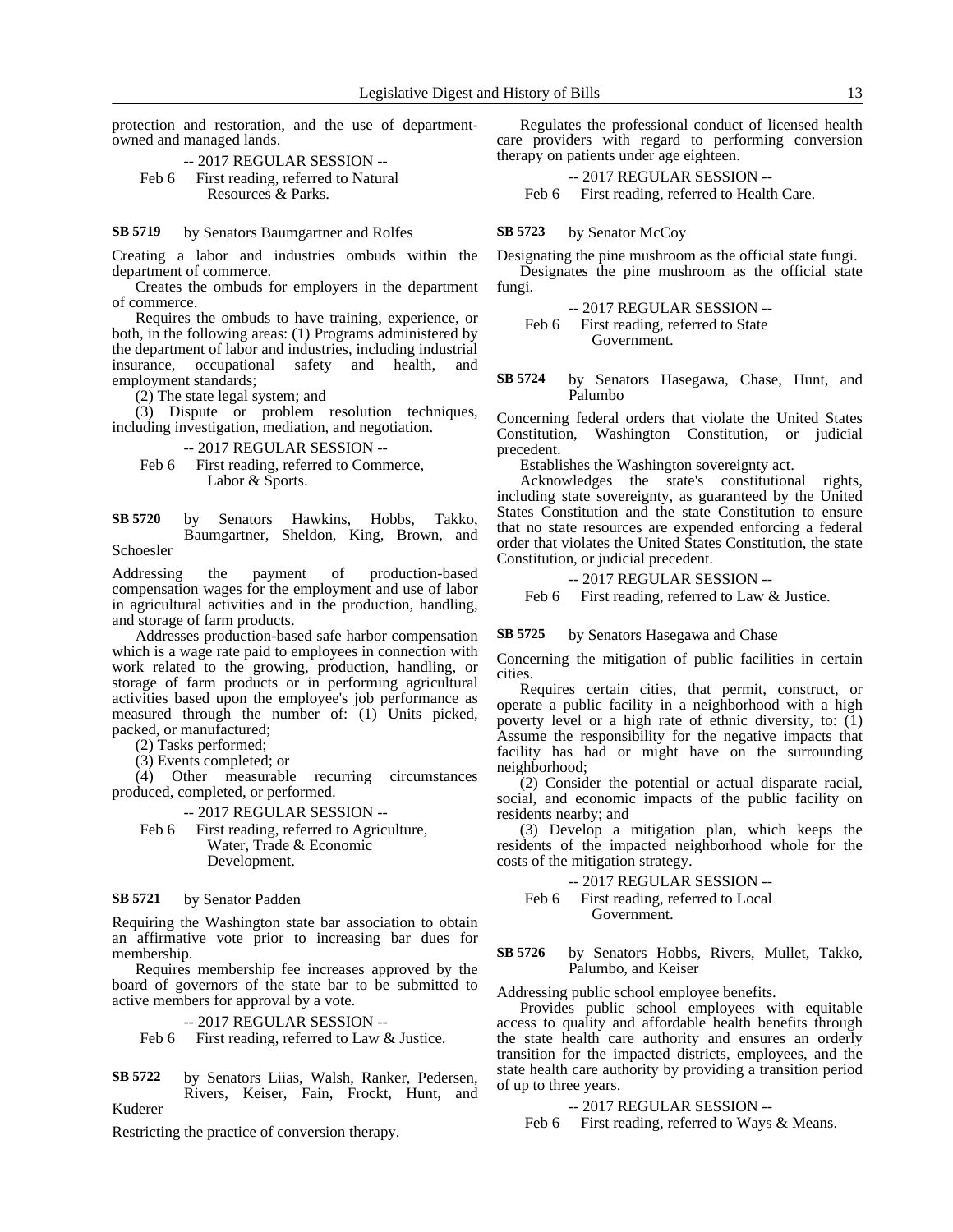by Senators Hobbs, Rivers, Mullet, Takko, Palumbo, and Keiser **SB 5727**

Addressing public school employee benefits.

Requires basic health benefits offered by a school district or educational service district to be designed to incorporate premiums for full family coverage that are: (1) No more than five times the premiums for single coverage, beginning with the 2018-2019 school year;

(2) No more than four times the premiums for single coverage, beginning with the 2019-2020 school year; and

(3) No more than three times the premiums for single coverage, beginning with the 2020-2021 school year.

-- 2017 REGULAR SESSION --

Feb 6 First reading, referred to Ways & Means.

#### by Senator Ericksen **SB 5728**

Creating the young adult affordable health care program.

Creates the young adult affordable health care program to provide an incentive with a subsidy for young adults under the age of twenty-six who are United States citizens living in this state.

Requires the insurance commissioner to develop the program and ensure access to private commercial health care products, certified as qualifying plans with health savings accounts with an accompanying catastrophic health insurance plan.

-- 2017 REGULAR SESSION --

Feb 6 First reading, referred to Health Care.

by Senators Liias, Miloscia, and Kuderer; by request of Joint Legislative Systems Committee **SB 5729**

Concerning legislative technology.

Changes the following terms in chapter 44.68 RCW: (1) The joint legislative systems administrative committee to the joint legislative technology administrative committee;

(2) The legislative service center to the legislative technology solutions agency;

(3) The legislative systems coordinator to the legislative technology director; and

(4) The joint legislative systems committee to the joint legislative technology committee.

-- 2017 REGULAR SESSION -- Feb 6 First reading, referred to State Government.

by Senator Frockt; by request of Washington State Patrol **SB 5730**

Standardizing the collection and distribution of criminal records.

Requires an application for an original concealed pistol license or alien firearm license to include only one complete set of fingerprints to be forwarded to the Washington state patrol.

Authorizes a photograph or copy of an individual's palmprints to be taken to update the file of a sex offender or a kidnapping offender.

Authorizes certain law enforcement personnel to photograph and record the palmprints of adults who are lawfully arrested.

-- 2017 REGULAR SESSION --

Feb 6 First reading, referred to Law & Justice.

#### by Senators Chase and Frockt **SB 5731**

Requiring acceptance of additional high school equivalency tests.

Establishes the GED fairness act.

Provides access to a test option that is appropriate, low cost, and flexible for adults who want to earn a high school equivalency certificate.

Requires the state board for community and technical colleges to identify: (1) At least two test options, at least one of which is low cost to the student and at least one test option that does not require computer proficiency and is fairly normed to the actual academic ability of current high school seniors; and

(2) At least one test option that is appropriate for students who have been in the workforce, need a high school diploma for employment reasons, have been incarcerated, or were in the military.

-- 2017 REGULAR SESSION -- Feb 6 First reading, referred to Higher Education.

by Senators Hasegawa, Wellman, Sheldon, Schoesler, Chase, Hobbs, and Keiser **SB 5732**

Concerning funding of industrial hemp research.

Makes appropriations from the general fund to the agricultural local fund to provide funding for the industrial hemp research program.

-- 2017 REGULAR SESSION --

Feb 6 First reading, referred to Agriculture, Water, Trade & Economic Development.

by Senators Walsh, Billig, Frockt, Hunt, Keiser, and Liias **SB 5733**

Improving student achievement by providing summer programs.

Establishes the summer step-up act.

Creates the summer step-up grant program to increase the number of summer learning programs that combine academics and other forms of learning or skill development.

Requires the office of the superintendent of public instruction to: (1) Develop and administer the competitive grant program; and

(2) Award grants to summer learning programs that are at least four weeks in length, for any of grades kindergarten through twelve that agree to create or expand summer learning programs.

Requires the department of early learning to contract for up to an additional six hundred slots in summer early childhood education and assistance programs at K-12 school building sites and distribute the slots across the state.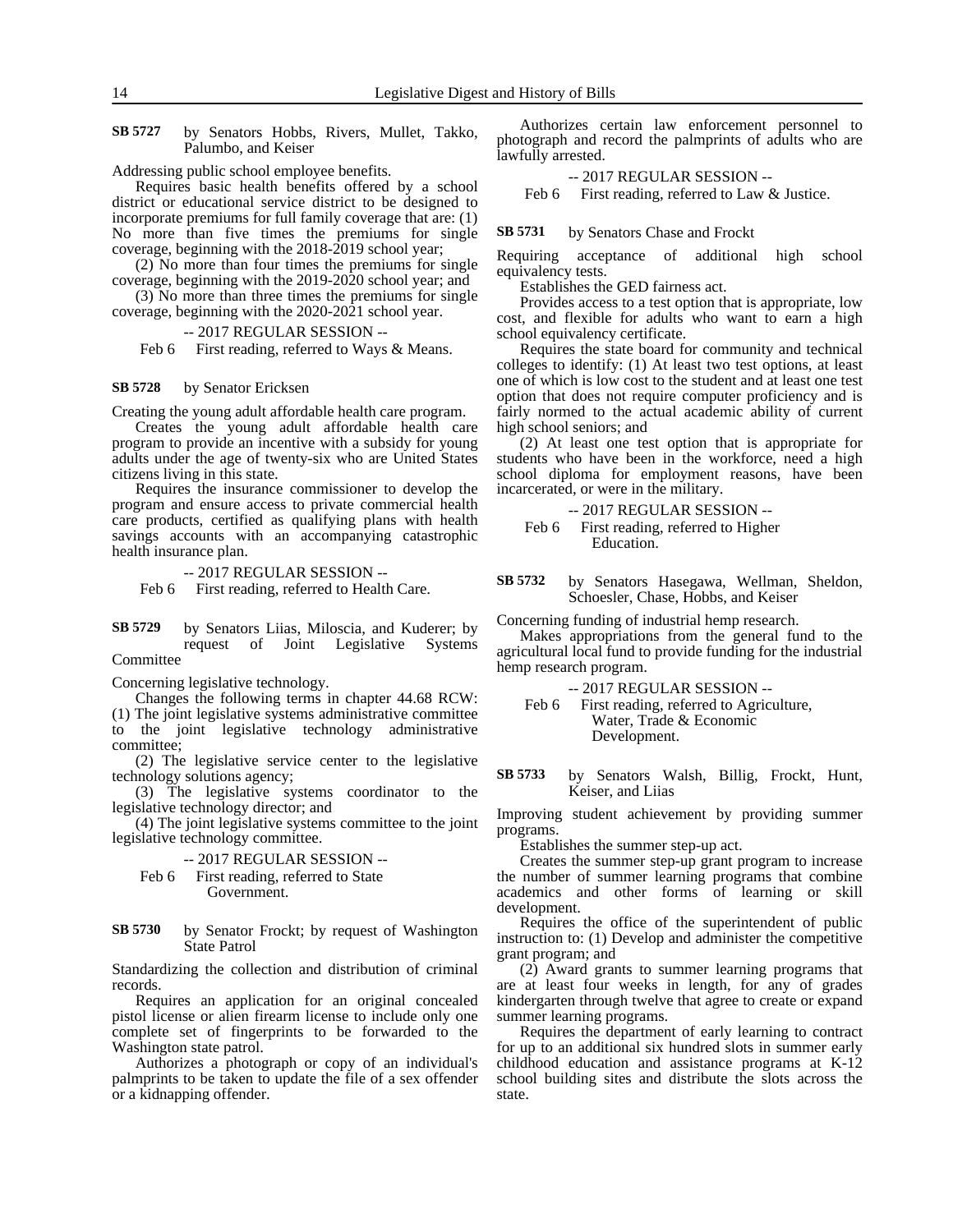-- 2017 REGULAR SESSION --

Feb 6 First reading, referred to Early Learning & K-12 Education.

by Senators Chase, Baumgartner, Miloscia, Saldaña, Keiser, Conway, Hasegawa, McCoy, Braun, Honeyford, Brown, Kuderer, Rivers, and Warnick **SB 5734**

Bringing Washington state government contracting provisions into compliance with federal law as it relates to small works bonding requirements.

Makes state government contracting provisions comply with federal law as it relates to small works bonding requirements.

-- 2017 REGULAR SESSION -- Feb 6 First reading, referred to State Government.

by Senators King and Hobbs **SB 5735**

Concerning the disposal of recreational vehicles abandoned pursuant to chapter 46.55 RCW.

Authorizes a registered tow truck operator to transport an abandoned recreational vehicle to a solid waste disposal site without being licensed as a hulk hauler or scrap processor.

Requires the department of licensing, before accepting an application for registration for a recreational vehicle, to require an applicant to pay an abandoned recreational vehicle deconstruction and disposal fee of four dollars.

Authorizes the department of ecology to develop and administer a voluntary recreational vehicle turn-in program to allow the department to dismantle and dispose of recreational vehicles that pose a high risk of becoming an abandoned recreational vehicle, but that do not yet meet the definition of that term.

Authorizes a local government, after taking custody of an abandoned recreational vehicle, to deconstruct and dispose of the abandoned recreational vehicle without further notice to an owner.

Allows certain reconstructed recreational vehicles to be taken to an inert waste landfill.<br>Creates the abandoned

Creates the abandoned recreational vehicle deconstruction and disposal account.

### -- 2017 REGULAR SESSION --

Feb 6 First reading, referred to Transportation.

#### by Senators Brown, Palumbo, Keiser, Rossi, Frockt, Braun, Bailey, Hasegawa, and Rolfes **SB 5736**

Concerning the expansion of nutrition programs for older adults.

Requires the department of social and health services to develop a program to expand nutrition services through the meals on wheels program.

-- 2017 REGULAR SESSION -- Feb 6 First reading, referred to Health Care.

by Senators Rivers, Miloscia, Schoesler, Zeiger, and Padden **SB 5737**

Enhancing oversight and transparency of lobbying activity.

Requires lobbyists and lobbyists' employers who are required to file certain reports to file the reports required by the fair campaign practices act electronically over the internet as provided by the public disclosure commission.

Requires the public disclosure commission to design, develop, implement, and maintain computer hardware and software to accommodate electronic filing of the required reports.

Requires state agencies, counties, cities, towns, municipal corporations, quasi-municipal corporations, and special purpose districts, that expend public funds for lobbying, and employees of an agency lobbying on behalf of the agency, to register and report as a lobbyist, and requires the state and local agencies to report as a lobbyist employer.

Requires certain former state officers and state employees to file a postemployment disclosure statement.

Prohibits certain former state officers and state employees from receiving compensation from certain sources within one year after leaving state office or employment.

Requires the ethics boards to: (1) Adopt rules at each of their agencies describing a process for a person to seek a waiver from the postemployment requirements; and

(2) Collaborate to design a uniform postemployment statement that permits online filing.

Requires the legislative ethics board and the commission on judicial conduct to provide a copy of filed postemployment statements to the executive ethics board.

-- 2017 REGULAR SESSION --

Feb 6 First reading, referred to State Government.

#### by Senator Schoesler **SB 5738**

Making a technical correction in Engrossed Substitute Senate Bill No. 6057 from 2015 to provide that the business and occupation tax rate for newspapers takes effect as of July 1, 2015.

Makes a technical correction to section 2301, chapter 6, Laws of 2015 3rd sp. sess. (ESSB 6057) to provide that the business and occupation tax rate for newspapers takes effect July 1, 2015.

-- 2017 REGULAR SESSION --

Feb 6 First reading, referred to Ways & Means.

by Senators Palumbo, Hobbs, and Rolfes **SB 5739**

Concerning the imposition of port district facility entry fees for certain ground transportation service providers.

Requires a port district to limit entry for the following until an entry fee is paid: On-demand passenger service by a motor vehicle licensed and regulated as a for hire vehicle, a limousine, or a taxicab.

-- 2017 REGULAR SESSION --

Feb 6 First reading, referred to Transportation.

#### by Senator King **SB 5740**

Concerning the one hundred eighty day school calendar.

Extends the minimum school year from one hundred eighty days to two hundred twenty days to provide additional instructional time for students and more statecompensated time for teachers.